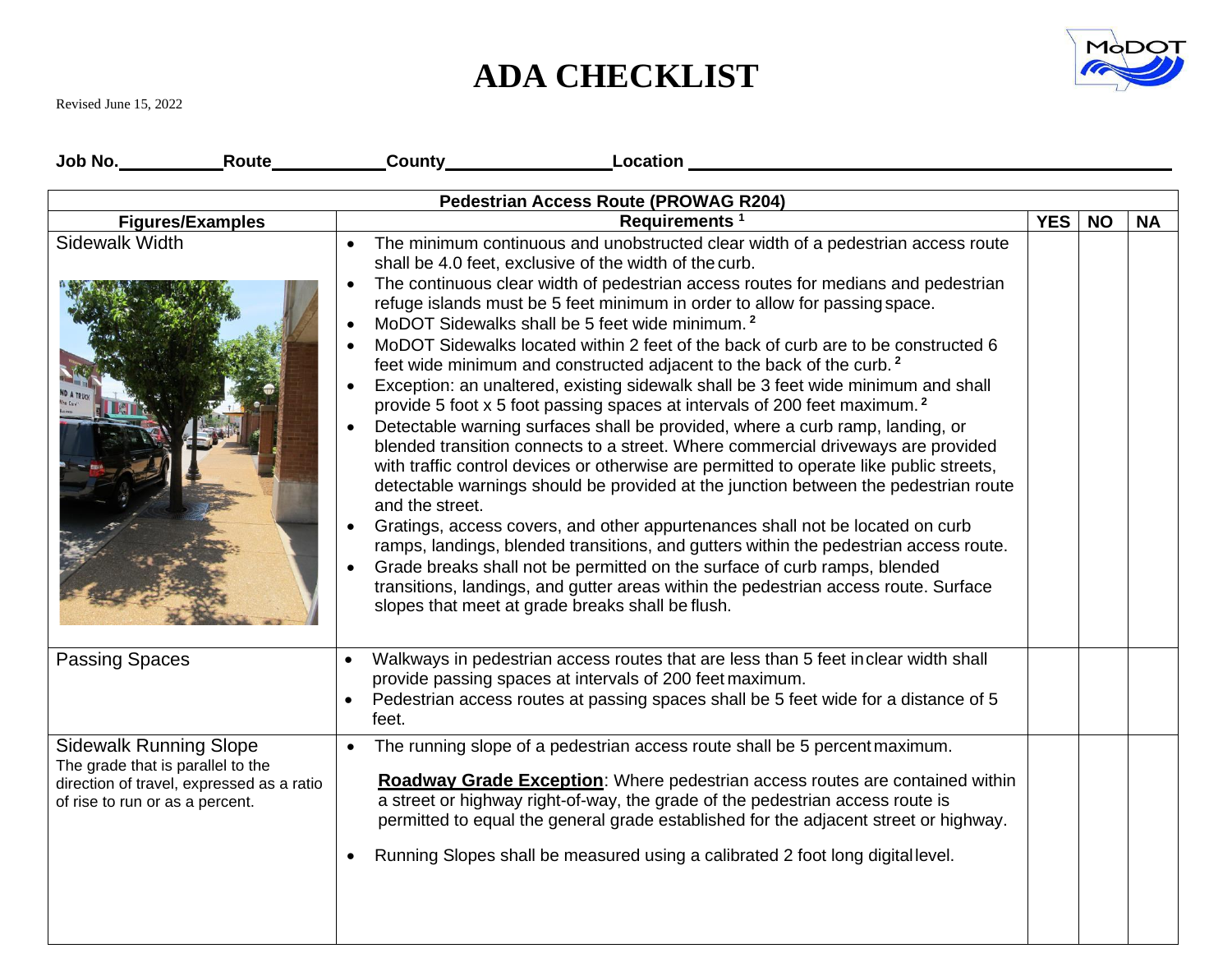| <b>Figures/Examples</b>                                                                                                                                                                                                                                   | Requirements <sup>1</sup>                                                                                                                                                                                                                                                                                                                                                                                                                                                                                                                                                                                                                                                                                                                                                                                                                                                                                                                                                                                                                                                                                                                                                                                                      | <b>YES</b> | <b>NO</b> | <b>NA</b> |
|-----------------------------------------------------------------------------------------------------------------------------------------------------------------------------------------------------------------------------------------------------------|--------------------------------------------------------------------------------------------------------------------------------------------------------------------------------------------------------------------------------------------------------------------------------------------------------------------------------------------------------------------------------------------------------------------------------------------------------------------------------------------------------------------------------------------------------------------------------------------------------------------------------------------------------------------------------------------------------------------------------------------------------------------------------------------------------------------------------------------------------------------------------------------------------------------------------------------------------------------------------------------------------------------------------------------------------------------------------------------------------------------------------------------------------------------------------------------------------------------------------|------------|-----------|-----------|
| <b>Sidewalk Cross Slope</b><br>The grade that is perpendicular to the<br>direction of accessible pedestrian<br>travel, measured perpendicular to the<br>curb line or edge of the street or<br>highway, or measured perpendicular to<br>the running grade. | The cross slope of the walkway of a pedestrian access route shall be 2 percent<br>$\bullet$<br>maximum. (Roadway Grade Exception may be considered)<br>2010 ADA/ABA allows for cross slopes of up to 1/4 inch per foot (2.08 percent).<br>$\bullet$<br>In either case, a cross slope measurement of 2.1 percent or greater is not ADA<br>compliant.<br>Cross Slopes shall be measured using a calibrated 2 foot long digital level.<br>$\bullet$                                                                                                                                                                                                                                                                                                                                                                                                                                                                                                                                                                                                                                                                                                                                                                               |            |           |           |
| <b>Sidewalk Ramps</b><br>For example, a ramp segment with the<br>maximum allowed running slope of<br>8.33% would require 5' x 5' landing<br>after every 30' of run.<br>(2.5)                                                                              | A sidewalk segment (not contained within a street or highway border) with a running<br>grade in excess of 5 percent but less than 8.33 percent is by definition a sidewalk<br>ramp.<br>The clear width of landings, blended transitions, and curb ramps, excluding flares,<br>shall be 4.0 feet minimum.<br>Cross slope of ramp runs shall be 2 percent maximum.<br>The rise for any ramp run shall be 30 inches maximum.<br>Ramps shall have landings at the top and the bottom of each ramp run.<br>Ramp runs with a rise greater than 6 inches shall have handrails.<br>Handrails shall be provided on both sides of stairs and ramps.<br>Edge protection shall be provided on each side of ramp runs.<br>Detectable warning surfaces shall be provided, where a curb ramp, landing, or<br>blended transition connects to a street.<br>Gratings, access covers, and other appurtenances shall not be located on ramps,<br>landings, blended transitions, and gutters within the pedestrian access route.<br>Grade breaks shall not be permitted on the surface of ramps, blended transitions,<br>landings, and gutter areas within the pedestrian access route. Surface slopes that<br>meet at grade breaks shall be flush. |            |           |           |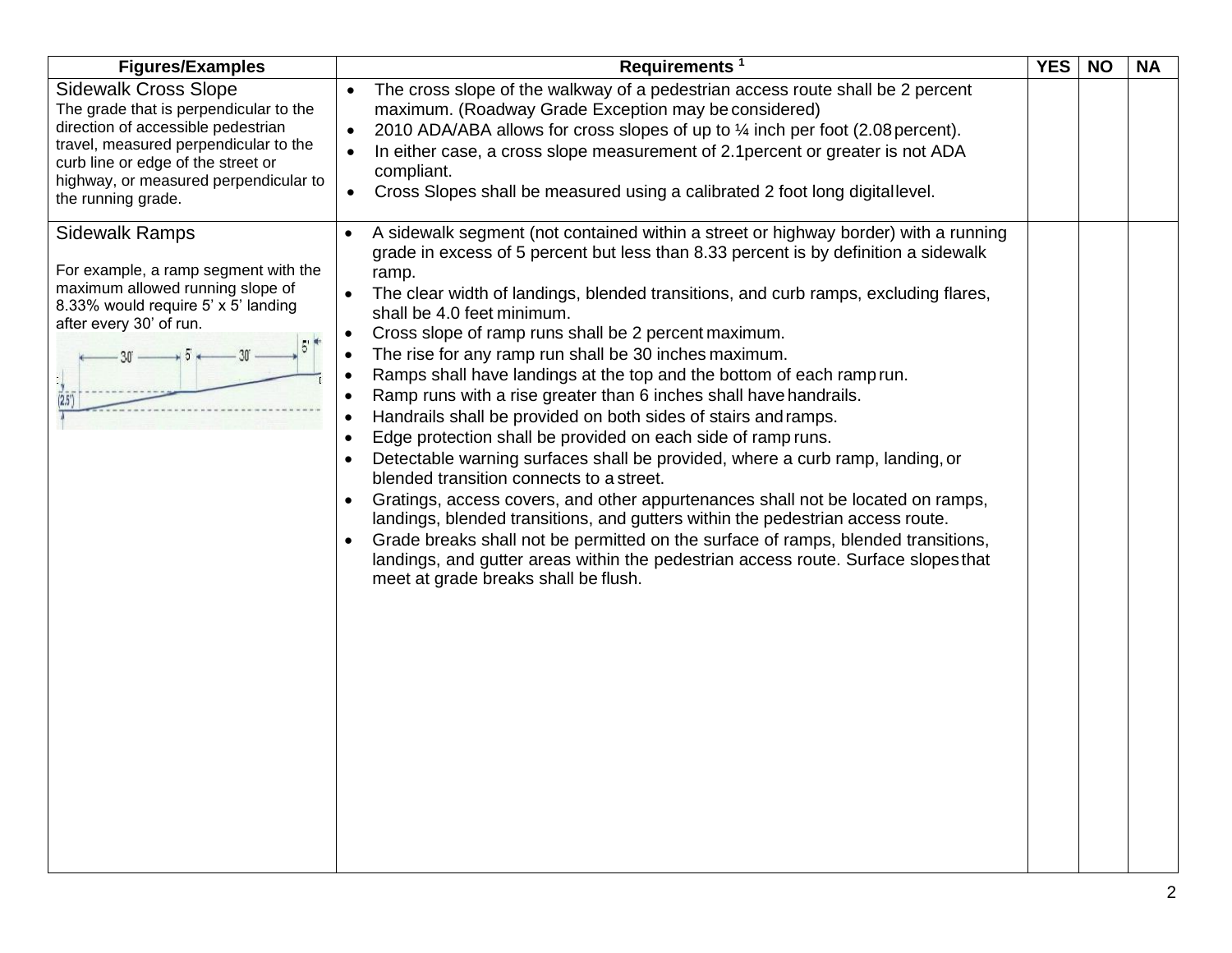| <b>Figures/Examples</b>            | Requirements <sup>1</sup>                                                                                                                                                                                                                                                                                                                                                                                                                                                  | <b>YES</b> | <b>NO</b> | <b>NA</b> |
|------------------------------------|----------------------------------------------------------------------------------------------------------------------------------------------------------------------------------------------------------------------------------------------------------------------------------------------------------------------------------------------------------------------------------------------------------------------------------------------------------------------------|------------|-----------|-----------|
| <b>Vertical Alignment</b>          | Vertical alignment shall be planar within curb ramp runs, blended transitions,<br>landings, and gutter areas within the pedestrian access route, and within clear<br>spaces required for accessible pedestrian signals, street furniture, and operable<br>parts.                                                                                                                                                                                                           |            |           |           |
|                                    | Grade breaks shall not be permitted on the surface of curb ramps, blended<br>transitions, landings, and gutter areas within the pedestrian access route.<br>Grade breaks shall be flush.                                                                                                                                                                                                                                                                                   |            |           |           |
|                                    | Running Slopes and Cross Slopes shall be measured using a calibrated 2 foot long<br>digital level.                                                                                                                                                                                                                                                                                                                                                                         |            |           |           |
|                                    | Where the pedestrian access route crosses rail tracks at grade, the surface of the<br>pedestrian access route shall be level and flush with the top of the rail at the outer<br>edges of the rail. The surface between the rails shall be aligned with the top of the<br>rail.                                                                                                                                                                                             |            |           |           |
| Changes in Level<br>$1/4 - 1/2$ in | Changes in level at grade breaks shall be flush.<br>Changes in level of 1/4 inch high maximum shall be permitted to be vertical.<br>Changes in level between $\frac{1}{4}$ inch high maximum and $\frac{1}{2}$ inch high maximum shall be<br>beveled with a slope not steeper than 1v:2h.<br>The bevel shall be applied across the entire level change.<br>Changes in level greater than 1/2 inch high shall be ramp grade or flatter, a slope of<br>8.33 percent or less. |            |           |           |
|                                    |                                                                                                                                                                                                                                                                                                                                                                                                                                                                            |            |           |           |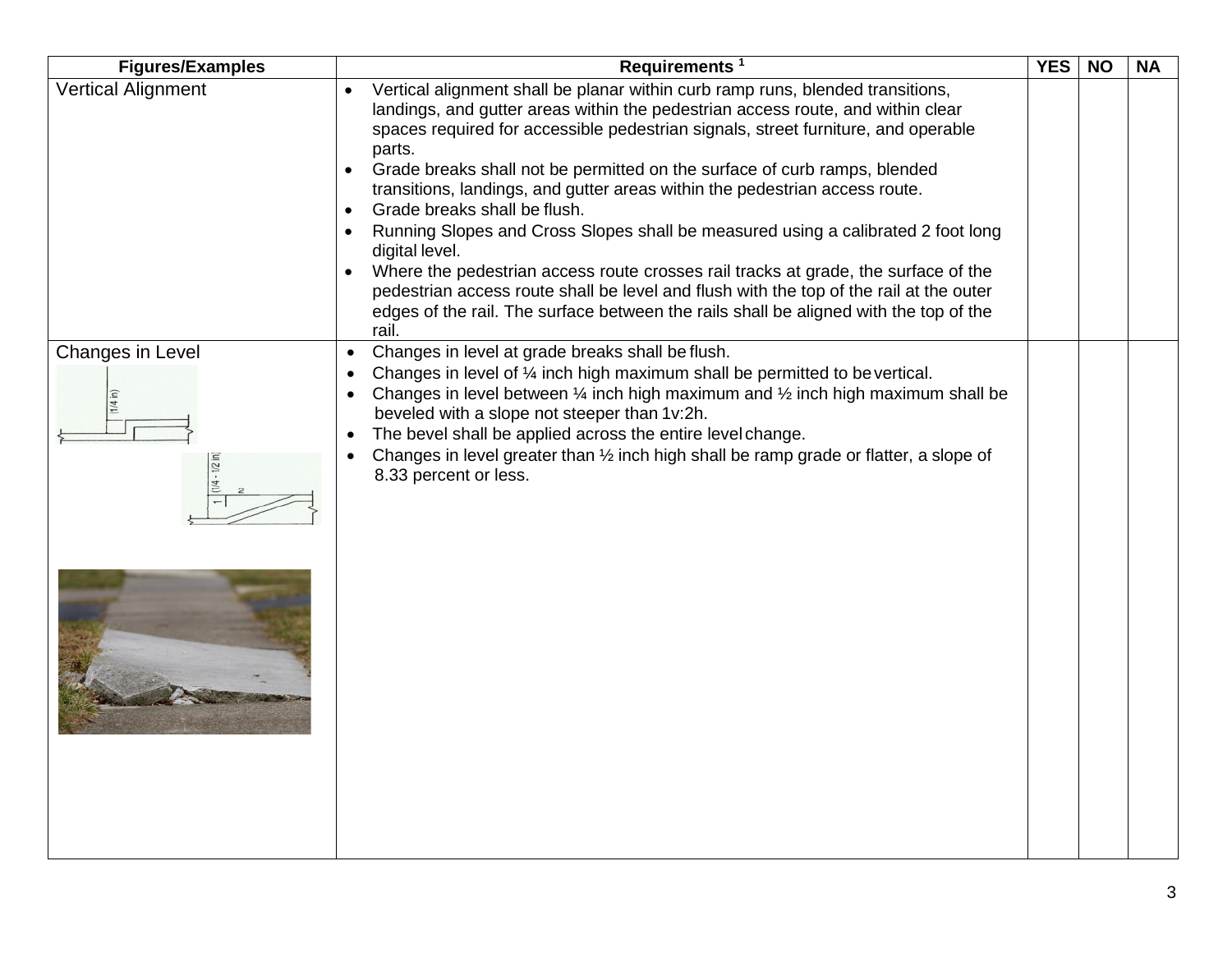| <b>Figures/Examples</b>                                                                                                                                                                                                                                                                                                                                                                                                              | Requirements <sup>1</sup>                                                                                                                                                                                                                                                                                                                                                                                                                                                                                                                                                                                                                                                                                                                                                                                                                                                                                                                                                                                                                                                           | <b>YES</b> | <b>NO</b> | <b>NA</b> |
|--------------------------------------------------------------------------------------------------------------------------------------------------------------------------------------------------------------------------------------------------------------------------------------------------------------------------------------------------------------------------------------------------------------------------------------|-------------------------------------------------------------------------------------------------------------------------------------------------------------------------------------------------------------------------------------------------------------------------------------------------------------------------------------------------------------------------------------------------------------------------------------------------------------------------------------------------------------------------------------------------------------------------------------------------------------------------------------------------------------------------------------------------------------------------------------------------------------------------------------------------------------------------------------------------------------------------------------------------------------------------------------------------------------------------------------------------------------------------------------------------------------------------------------|------------|-----------|-----------|
| Landing<br>A required level space required at both<br>ends of a ramp. An area 5' x 5' with no<br>slope greater than 2 percent. This<br>space can be used as a place to rest,<br>turn or pass another user.<br>Landings that are contained within a<br>street or highway border are permitted<br>to use the Roadway Grade Exception<br>for running slopes or cross slopes in<br>the direction of the roadway travel<br>being matched. | The landing clear width shall be at least as wide as the widest ramp run leading to<br>the landing.<br>The clear width of landings, blended transitions, and curb ramps, excluding flares,<br>$\bullet$<br>shall be 4 feet minimum.<br>The landing clear length shall be 5 feet long minimum.<br>Landing slopes shall be 2 percent maximum.<br>$\bullet$<br>Changes in level at grade breaks shall be flush.<br>$\bullet$<br>Detectable warning surfaces shall be provided, where a curb ramp, landing, or<br>$\bullet$<br>blended transition connects to a street. Detectable warning shall be located on the<br>landing or blended transition at the back of curb.<br>$\bullet$<br>Gratings, access covers, and other appurtenances shall not be located on curb<br>ramps, landings, blended transitions, and gutters within the pedestrian access route.<br>Grade breaks shall not be permitted on the surface of curb ramps, blended<br>transitions, landings, and gutter areas within the pedestrian access route. Surface<br>slopes that meet at grade breaks shall be flush. |            |           |           |
| Landing<br>Approach<br>Approach<br>Ramp<br>Flare<br>Flare                                                                                                                                                                                                                                                                                                                                                                            | <b>Roadway Grade Exception:</b> The grade of pedestrian access routes within<br>sidewalks is permitted to equal the general grade established for the adjacent street<br>or highway. The cross slope of curb ramps, blended transitions, landings, and<br>turning spaces at pedestrian street crossings without yield or stop control where<br>vehicles can proceed through the intersection without slowing or stopping, and at<br>midblock pedestrian street crossings are permitted to equal the street or highway<br>grade.                                                                                                                                                                                                                                                                                                                                                                                                                                                                                                                                                     |            |           |           |
| Gutter                                                                                                                                                                                                                                                                                                                                                                                                                               | Running Slopes and Cross Slopes shall be measured using a calibrated 2 foot long<br>digital level.                                                                                                                                                                                                                                                                                                                                                                                                                                                                                                                                                                                                                                                                                                                                                                                                                                                                                                                                                                                  |            |           |           |
|                                                                                                                                                                                                                                                                                                                                                                                                                                      |                                                                                                                                                                                                                                                                                                                                                                                                                                                                                                                                                                                                                                                                                                                                                                                                                                                                                                                                                                                                                                                                                     |            |           |           |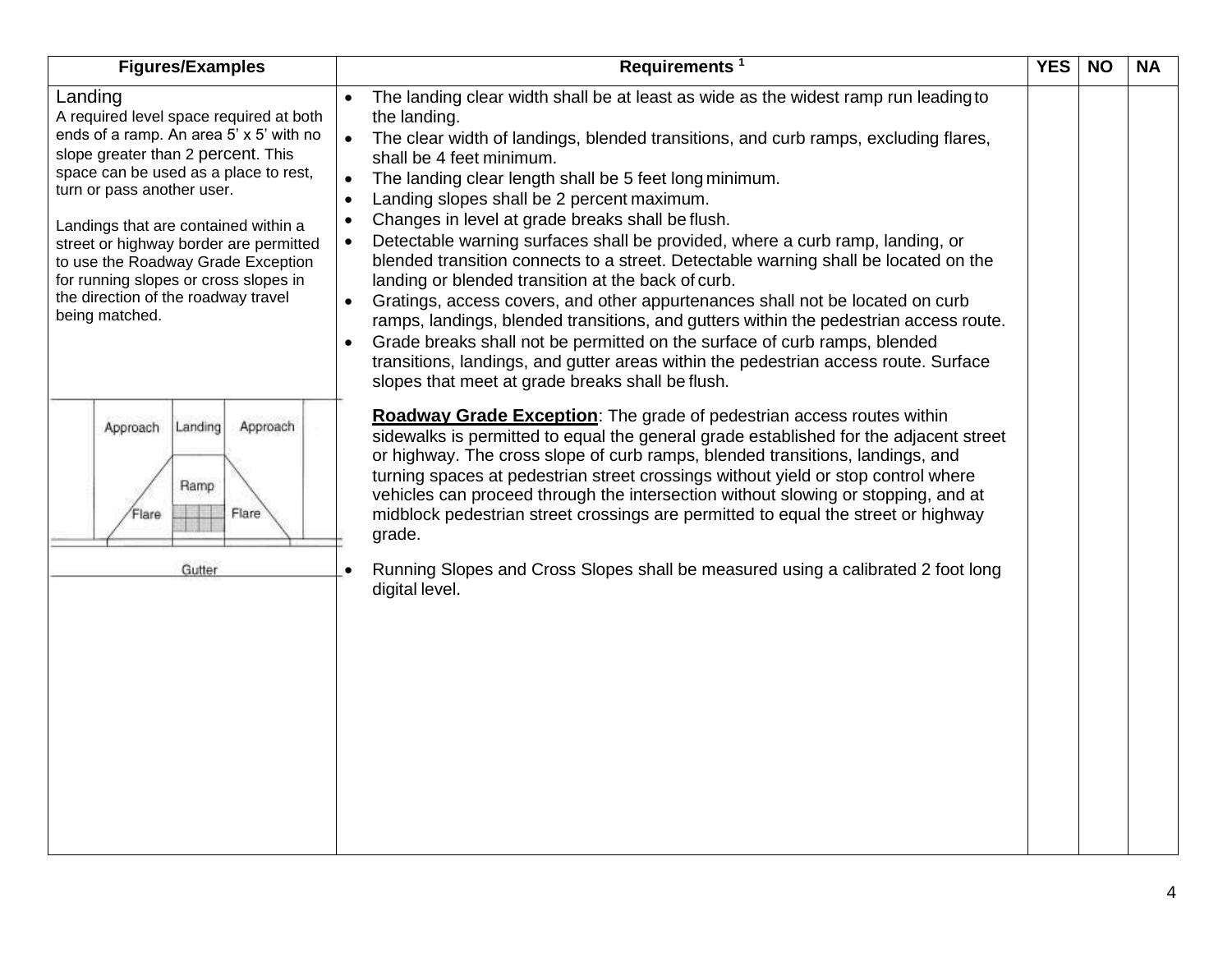| <b>Figures/Examples</b> | Requirements <sup>1</sup>                                                                                                                                                                                                                                                                                                                                                                                                                                                                                                                                                                                                                                                                                                                                                                                                                                                                                                                                                                                                                                                                                                                                                                                                                                                                                                                                                                                                                                                                                             | <b>YES</b> | <b>NO</b> | <b>NA</b> |
|-------------------------|-----------------------------------------------------------------------------------------------------------------------------------------------------------------------------------------------------------------------------------------------------------------------------------------------------------------------------------------------------------------------------------------------------------------------------------------------------------------------------------------------------------------------------------------------------------------------------------------------------------------------------------------------------------------------------------------------------------------------------------------------------------------------------------------------------------------------------------------------------------------------------------------------------------------------------------------------------------------------------------------------------------------------------------------------------------------------------------------------------------------------------------------------------------------------------------------------------------------------------------------------------------------------------------------------------------------------------------------------------------------------------------------------------------------------------------------------------------------------------------------------------------------------|------------|-----------|-----------|
| 720 TEC                 | Protruding objects on sidewalks and other pedestrian circulation paths shall not<br>reduce the clear width required for pedestrian accessible routes.<br>Objects with leading edges more than 27 inches and not more than 80 inches above<br>the finish floor or ground shall protrude 4 inches maximum horizontally into the<br>circulation path.<br>Free-standing objects mounted on posts or pylons shall overhang circulation paths 4<br>inches maximum measured horizontally from the post or pylon base when located 27<br>inches minimum and 80 inches maximum above the finish floor or ground. The base<br>dimension shall be 2.5 inches thick minimum. (2011 PROWAG R402.3)<br>Where a sign or other obstruction is mounted between posts or pylons and the clear<br>distance between the posts or pylons is greater than 12 inches, the lowest edge of<br>such sign or obstruction shall be 27 inches maximum or 80 inches minimum above<br>the finish floor or ground.<br>Vertical clearance shall be 80 inches high minimum. Guardrails or other barriers<br>shall be provided where the vertical clearance is less than 80 inches high. The<br>leading edge of such guardrail or barrier shall be located 27 inches maximum above<br>the finish floor or ground.<br>Guardrails or other barriers shall be provided where the vertical clearance is less<br>than 80 inches high. The leading edge of such guardrail or barrier shall be located 27<br>inches maximum above the finish surface or ground. |            |           |           |
| Wrong Installation      | Openings in floor and ground surfaces shall not allow passage of a sphere more than<br>1/2 inch diameter. Elongated openings shall be placed so that the long dimension is<br>perpendicular to the dominant direction of travel.<br>Gratings, access covers, and other appurtenances shall not be located on curb<br>ramps, landings, blended transitions, and gutters within the pedestrian access route.<br>Lift holes for manhole/utility covers shall not have an opening greater than $\frac{1}{2}$ inch.<br>Plugging of holes greater than $\frac{1}{2}$ inch with a material approved by the engineer is<br>acceptable as long as it complies with the changes in level requirements.                                                                                                                                                                                                                                                                                                                                                                                                                                                                                                                                                                                                                                                                                                                                                                                                                          |            |           |           |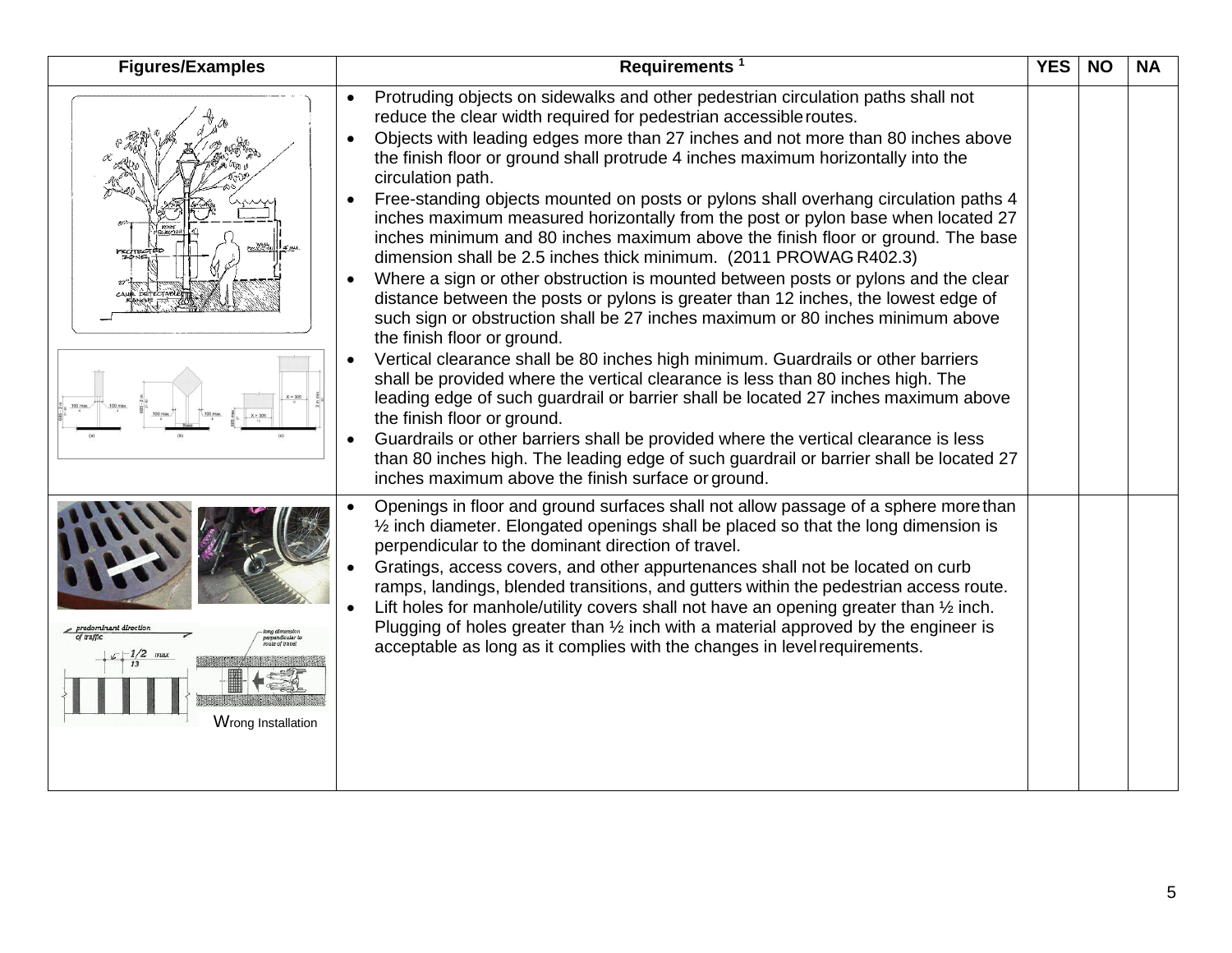| <b>ENTRANCES (PROWAG R301)</b> |                                                                                                                                                                                                                                                                                                                                                                                                       |     |           |     |  |  |
|--------------------------------|-------------------------------------------------------------------------------------------------------------------------------------------------------------------------------------------------------------------------------------------------------------------------------------------------------------------------------------------------------------------------------------------------------|-----|-----------|-----|--|--|
| <b>Figures/Examples</b>        | <b>Requirements</b>                                                                                                                                                                                                                                                                                                                                                                                   | YES | <b>NO</b> | NA. |  |  |
| lone down<br>Wileross-Slope    | The minimum continuous and unobstructed clear width of a pedestrian access route<br>provided across commercial and residential entrances shall be 4 feet minimum.<br>Cross slope shall be 2 percent maximum.<br>Be cautious with the transition from the driveway to the roadway to avoid grade<br>combinations that will cause vehicles to bottom out when driving over the transition. <sup>2</sup> |     |           |     |  |  |

| <b>EDGE PROTECTION (PROWAG R406.8)</b> |                                                                                                                                                                                                                                                                                                                                                                                                                                                                                                                                                                                                                                                                                                                                                                                |            |    |           |  |
|----------------------------------------|--------------------------------------------------------------------------------------------------------------------------------------------------------------------------------------------------------------------------------------------------------------------------------------------------------------------------------------------------------------------------------------------------------------------------------------------------------------------------------------------------------------------------------------------------------------------------------------------------------------------------------------------------------------------------------------------------------------------------------------------------------------------------------|------------|----|-----------|--|
| <b>Figures/Examples</b>                | <b>Requirements</b>                                                                                                                                                                                                                                                                                                                                                                                                                                                                                                                                                                                                                                                                                                                                                            | <b>YES</b> | NC | <b>NA</b> |  |
| $\frac{12 \text{ min}}{305}$           | Edge protection shall be provided on each side of ramp runs and at each side of ramp<br>landings.<br>A curb or barrier shall be provided that prevents the passage of a 4 inch diameter<br>sphere, where any portion of the sphere is within 4 inches of the finish floor or ground<br>surface.<br>Edge-protection shall not be required when the floor or ground surface of the ramp<br>run or landing extends 12 inches minimum beyond the inside face of ahandrail.<br>Edge protection shall not be required on curb ramps and their landings.<br>Edge protection shall not be required on ramps that are not required to have handrails<br>and have flares not steeper than 1:10.<br>Edge protection shall not be required on the sides of ramp landings having a vertical |            |    |           |  |
|                                        | drop-off of $\frac{1}{2}$ inch maximum within 10 inches horizontally of the minimum landing<br>area.                                                                                                                                                                                                                                                                                                                                                                                                                                                                                                                                                                                                                                                                           |            |    |           |  |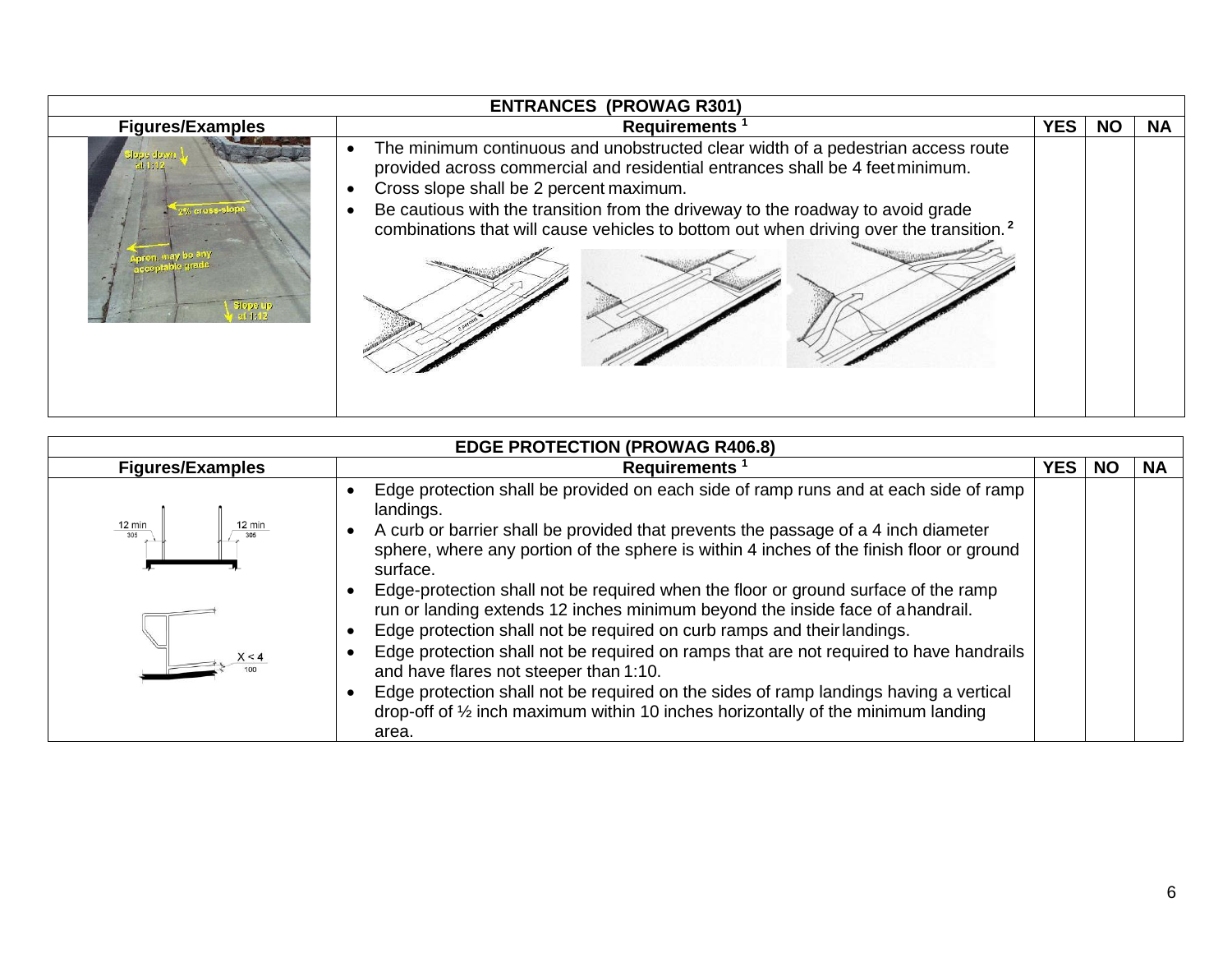|                                               | HANDRAIL AND PEDESTRIAN GUARDRAIL (PROWAG R408)                                                                                                                                                                                                                                                                                             |            |           |           |
|-----------------------------------------------|---------------------------------------------------------------------------------------------------------------------------------------------------------------------------------------------------------------------------------------------------------------------------------------------------------------------------------------------|------------|-----------|-----------|
| <b>Figures/Examples</b>                       | Requirements <sup>1</sup>                                                                                                                                                                                                                                                                                                                   | <b>YES</b> | <b>NO</b> | <b>NA</b> |
|                                               | The clear width of walking surfaces shall be 4.0 feet minimum.<br>Handrails are required on ramp runs with a rise greater than 6 inches andon certain<br>stairways. Handrails are not required on walking surfaces with running slopes less<br>than 1:20. Where required, handrails shall be provided on both sides of stairs and<br>ramps. |            |           |           |
| ramps<br>walking surface:<br>4-61/4 perimeter | Handrails shall be continuous within the full length of each stair flight or ramp run.<br>Inside handrails on switchback or dogleg stairs and ramps shall be continuous<br>between flights or runs.                                                                                                                                         |            |           |           |
|                                               | Top of gripping surfaces of handrails shall be 34 inches minimum and 38 inches<br>maximum vertically above walking surfaces, stair nosings, and ramp surfaces.<br>Handrails shall be at a consistent height above walking surfaces, stair nosings, and<br>ramp surfaces.                                                                    |            |           |           |
|                                               | Clearance between handrail gripping surfaces and adjacent surfaces shall be 1 1/2<br>inches minimum.                                                                                                                                                                                                                                        |            |           |           |
|                                               | Handrail gripping surfaces with a circular cross section shall have an outside diameter<br>of 1 1/4 inches minimum and 2 inches maximum.                                                                                                                                                                                                    |            |           |           |
| $12 \text{ min}$                              | Handrail gripping surfaces with a non-circular cross section shall have a perimeter<br>dimension of 4 inches minimum and 6 1/4 inches maximum, and a cross-section<br>dimension of 2 1/4 inches maximum.                                                                                                                                    |            |           |           |
|                                               | Handrail gripping surfaces and any surfaces adjacent to them shall be free of sharp or<br>abrasive elements and shall have rounded edges.                                                                                                                                                                                                   |            |           |           |
|                                               | Handrails shall not rotate within their fittings.                                                                                                                                                                                                                                                                                           |            |           |           |
|                                               | Ramp handrails shall extend horizontally above the landing for 12 inches minimum<br>beyond the top and bottom of ramp runs. Extensions shall return to a wall, guard, or<br>the landing surface, or shall be continuous to the handrail of an adjacent ramp run.                                                                            |            |           |           |
|                                               | At the top of a stair flight, handrails shall extend horizontally above the landing for 12<br>inches minimum beginning directly above the first riser nosing. Extensions shall return<br>to a wall, guard, or the landing surface, or shall be continuous to the handrail of an<br>adjacent stair flight.                                   |            |           |           |
|                                               | At the bottom of a stair flight, handrails shall extend at the slope of the stair flight for a<br>horizontal distance at least equal to one tread depth beyond the last riser nosing.<br>Extension shall return to a wall, guard, or the landing surface, or shall be continuous<br>to the handrail of an adjacent stair flight.            |            |           |           |
|                                               | See Edge Protection section above (also PROWAG 406.8) for additional details.                                                                                                                                                                                                                                                               |            |           |           |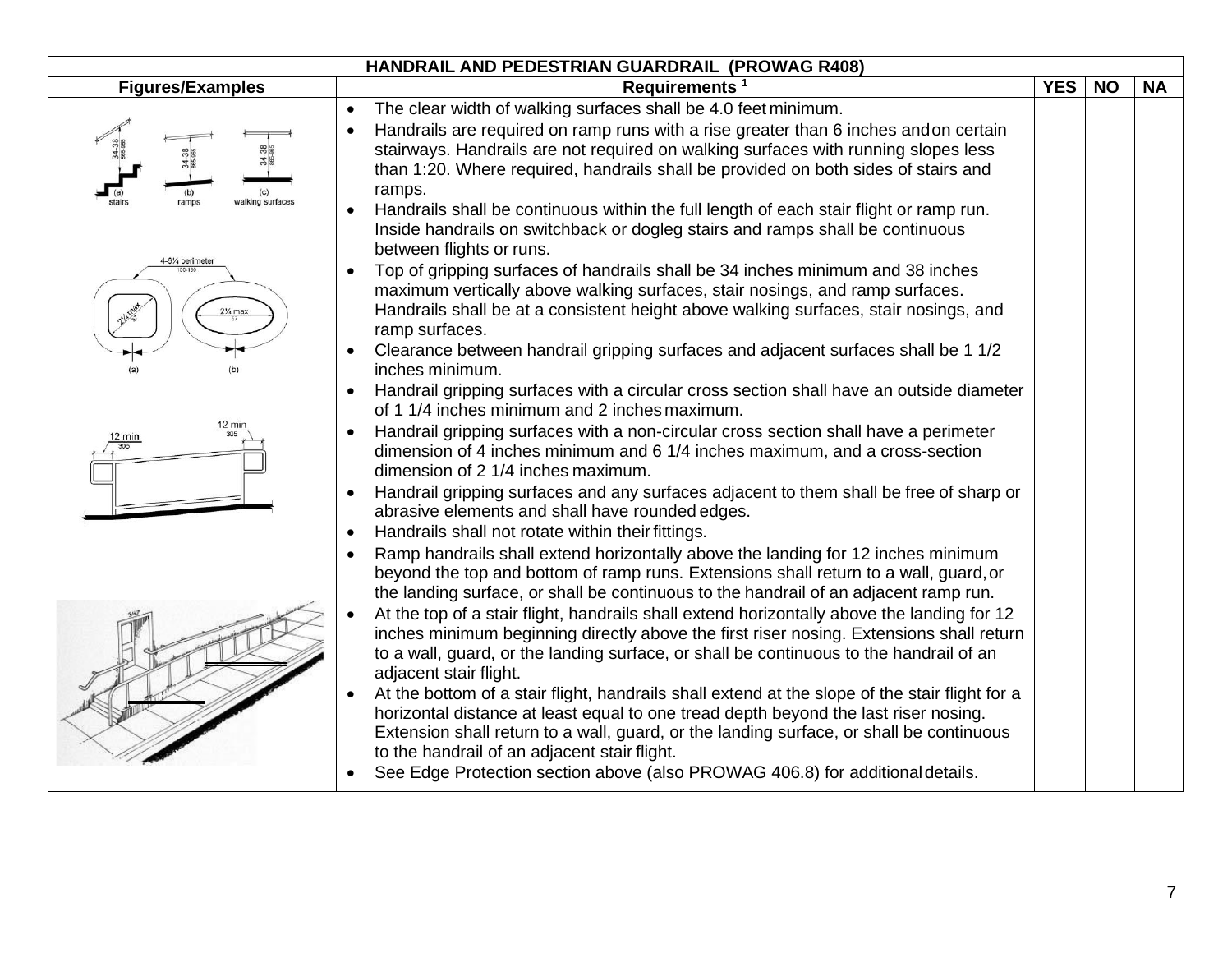| <b>STAIRWAYS (PROWAG R407)</b> |                                                                                                                                                                                                                                                                                                                                                                                                                                                                                                                                                                                                                                                                                                                      |            |           |           |  |  |
|--------------------------------|----------------------------------------------------------------------------------------------------------------------------------------------------------------------------------------------------------------------------------------------------------------------------------------------------------------------------------------------------------------------------------------------------------------------------------------------------------------------------------------------------------------------------------------------------------------------------------------------------------------------------------------------------------------------------------------------------------------------|------------|-----------|-----------|--|--|
| <b>Figures/Examples</b>        | <b>Requirements</b>                                                                                                                                                                                                                                                                                                                                                                                                                                                                                                                                                                                                                                                                                                  | <b>YES</b> | <b>NO</b> | <b>NA</b> |  |  |
| <b>NING ROOP</b>               | All steps on a flight of stairs shall have uniform riser heights and uniform tread depths.<br>Risers shall be 4 inches high minimum and 7 inches high maximum. Treads shall be<br>11 inches deep minimum.<br>Open risers are not permitted.<br>The radius of curvature at the leading edge of the tread shall be 1/2 inch maximum.<br>Nosings that project beyond risers shall have the underside of the leading edge<br>curved or beveled. Risers shall be permitted to slope under the tread at an angle of 30<br>degrees maximum from vertical. The permitted projection of the nosing shall extend 1<br>1/2 inches maximum over the tread below.<br>Stairs shall have handrails complying with PROWAG 2005 R408. |            |           |           |  |  |

| <b>UNOBSTRUCTED REACH RANGES (PROWAG R406)</b> |                                                                                                                                                                                                                                                                                                                                                                                                                                                                                                                                                                                                                                                                                                                               |            |           |           |  |  |  |
|------------------------------------------------|-------------------------------------------------------------------------------------------------------------------------------------------------------------------------------------------------------------------------------------------------------------------------------------------------------------------------------------------------------------------------------------------------------------------------------------------------------------------------------------------------------------------------------------------------------------------------------------------------------------------------------------------------------------------------------------------------------------------------------|------------|-----------|-----------|--|--|--|
| <b>Figures/Examples</b>                        | Requirements <sup>1</sup>                                                                                                                                                                                                                                                                                                                                                                                                                                                                                                                                                                                                                                                                                                     | <b>YES</b> | <b>NO</b> | <b>NA</b> |  |  |  |
| 틥<br>$10$ max                                  | <b>Forward Reach</b><br>Where a forward reach is unobstructed, the high forward reach shall be 48 inches<br>maximum and the low forward reach shall be 15 inches minimum above the finish<br>floor or ground.<br>Side Reach<br>Where a clear floor or ground space allows a parallel approach to an element and the<br>side reach is unobstructed, the high side reach shall be 48 inches maximum and the<br>low side reach shall be 15 inches minimum above the finish floor or ground.<br>EXCEPTION: An obstruction shall be permitted between the clear floor or ground<br>space and the element where the depth of the obstruction is 10 inches maximum.<br>(2011 PROWAG R406.3)<br>Forward Approach<br>Parallel Approach |            |           |           |  |  |  |
|                                                |                                                                                                                                                                                                                                                                                                                                                                                                                                                                                                                                                                                                                                                                                                                               |            |           |           |  |  |  |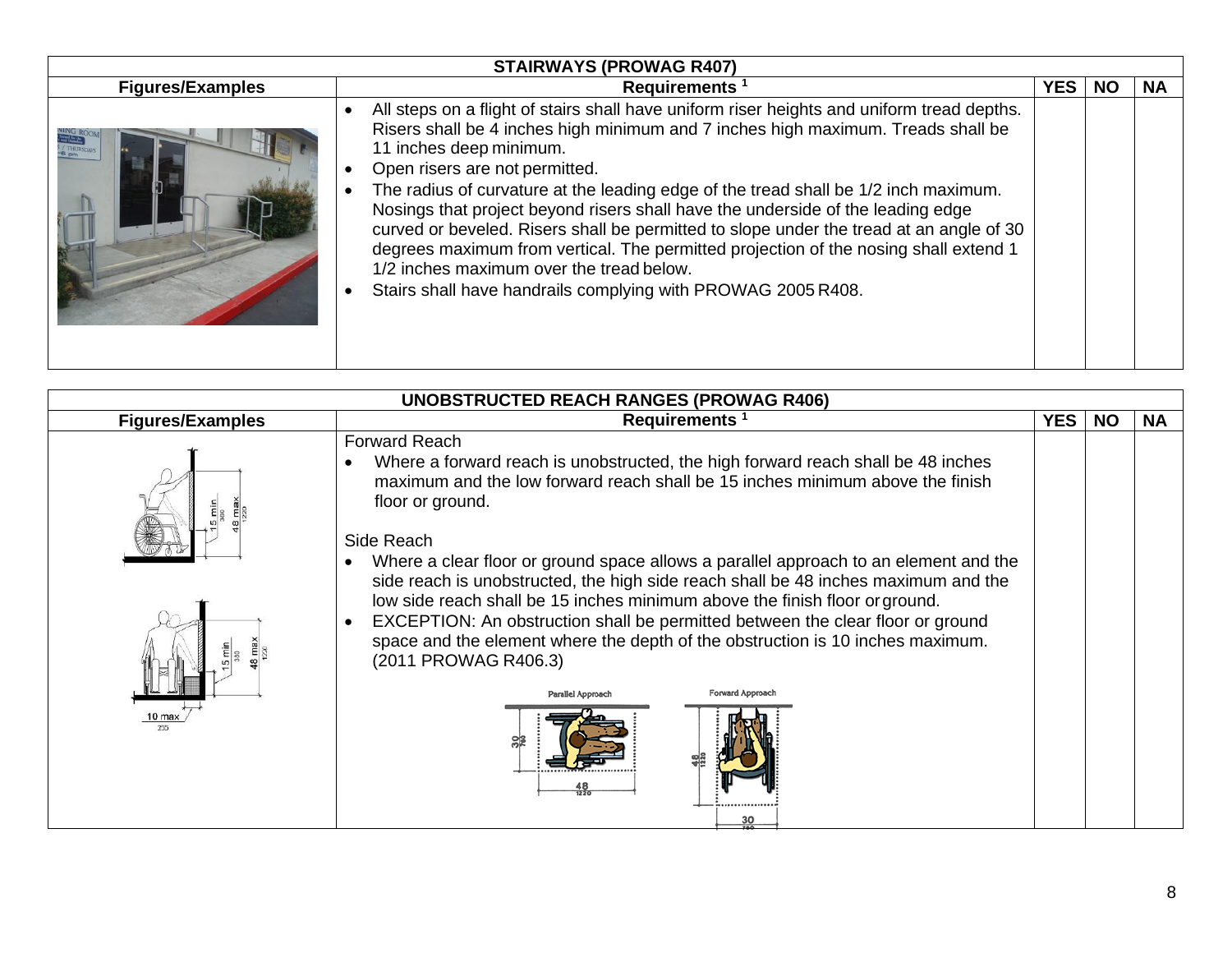| <b>Figures/Examples</b>                                                                                                                                                                                                                                                                                                                                                                                        | Requirements <sup>1</sup>                                                                                                                                                                                                                                                                                                                                                                                                                                                                                                                                                                                                                                                                                                                                                                                                                                                                                                                                                                                                                                                                                                                                                                                                                                                                                                                                                                                                                                                                                                                                                                                                                                                                                                                                                                                                                                                                                                                                                                                                                                                                                                                                                                                                                                                                                                                                                                    | <b>YES</b> | <b>NO</b> | <b>NA</b> |  |  |  |
|----------------------------------------------------------------------------------------------------------------------------------------------------------------------------------------------------------------------------------------------------------------------------------------------------------------------------------------------------------------------------------------------------------------|----------------------------------------------------------------------------------------------------------------------------------------------------------------------------------------------------------------------------------------------------------------------------------------------------------------------------------------------------------------------------------------------------------------------------------------------------------------------------------------------------------------------------------------------------------------------------------------------------------------------------------------------------------------------------------------------------------------------------------------------------------------------------------------------------------------------------------------------------------------------------------------------------------------------------------------------------------------------------------------------------------------------------------------------------------------------------------------------------------------------------------------------------------------------------------------------------------------------------------------------------------------------------------------------------------------------------------------------------------------------------------------------------------------------------------------------------------------------------------------------------------------------------------------------------------------------------------------------------------------------------------------------------------------------------------------------------------------------------------------------------------------------------------------------------------------------------------------------------------------------------------------------------------------------------------------------------------------------------------------------------------------------------------------------------------------------------------------------------------------------------------------------------------------------------------------------------------------------------------------------------------------------------------------------------------------------------------------------------------------------------------------------|------------|-----------|-----------|--|--|--|
| A curb ramp, blended transition, or a<br>combination of curb ramps and<br>blended transitions shall connect the<br>pedestrian access routes at each<br>pedestrian street crossing.<br>TYPE A<br>ARIABLE HEIGH<br>$1V:12H$ MAX.<br>OR MATCH<br>STREET GRA<br>(NO DIRECT<br>PAYMENT)<br>VARIABLE HEIGH<br>at least as wide as<br>36 min<br>curb ramı<br>$\forall b$<br>8% slope<br>5% counter slope<br>curb ramp | <b>CURB RAMPS (PROWAG R303)</b><br>The clear width of ramps, excluding the flares, shall be 4.0 feet minimum.<br>$\bullet$<br>Ramp runs shall have a running slope between 5 percent minimum and 8.33 percent<br>$\bullet$<br>maximum but shall not require the ramp length to exceed 15.0 feet.<br><b>Exception: 15 Foot Rule:</b> The running slope for a curb ramp is not limited to 8.33<br>percent maximum if the constructed curb ramp length exceeds 15 feet in length.<br>Cross slope of ramp runs shall be 2 percent maximum. (Roadway Grade Exception<br>$\bullet$<br>may be considered)<br>The cross slope at midblock crossings shall be permitted to be warped to meet street<br>$\bullet$<br>or highway grade.<br>Ramps shall have landings at the top and the bottom of each ramp run.<br>The landing clear width shall be at least as wide as the widest ramp run leading to<br>the landing.<br>The landing clear length shall be 5.0 feet long minimum.<br>Ramps that change direction between runs at landings shall have a clear landing<br>5.0 feet minimum by 5.0 feet minimum.<br>Handrails and Edge protection shall not be required on curb ramps and their landings.<br>$\bullet$<br>Curb height = $0$ inches within curb ramp spaces. 2<br>$\bullet$<br>Curb ramps must be flush with street.<br>$\bullet$<br>The counter slope of the gutter or street at the foot of a curb ramp, landing, or<br>$\bullet$<br>blended transition shall be 5 percent maximum. (R303.3.5)<br>The adjacent surfaces at transitions at curb ramps to walks, gutters, and streets shall<br>$\bullet$<br>be at the same level.<br>Flared sides with a slope of 10 percent maximum, measured parallel to the curbline,<br>٠<br>shall be provided where a pedestrian circulation path crosses the curb ramp.<br>In alterations, where there is no landing at the top of curb ramps, curb ramp flares<br>shall be provided and shall not be steeper than 1:12.<br>Detectable warning surfaces shall be provided, where a curb ramp, landing, or<br>$\bullet$<br>blended transition connects to a street.<br>Gratings, access covers, and other appurtenances shall not be located on curb<br>$\bullet$<br>ramps, landings, blended transitions, and gutters within the pedestrian access route.<br>Grade breaks shall not be permitted on the surface of curb ramps, blended<br>$\bullet$ |            |           |           |  |  |  |
| 15 Foot Rule: For a compliant curb<br>ramp to exceed 8.33 percent<br>running grade, its constructed<br>length must exceed 15.0 feet.                                                                                                                                                                                                                                                                           | transitions, landings, and gutter areas within the pedestrian access route. Surface<br>slopes that meet at grade breaks shall be flush.<br>Grade Breaks at the top and bottom of curb ramp runs shall be perpendicular to the<br>$\bullet$<br>direction of the ramp run.                                                                                                                                                                                                                                                                                                                                                                                                                                                                                                                                                                                                                                                                                                                                                                                                                                                                                                                                                                                                                                                                                                                                                                                                                                                                                                                                                                                                                                                                                                                                                                                                                                                                                                                                                                                                                                                                                                                                                                                                                                                                                                                     |            |           |           |  |  |  |
|                                                                                                                                                                                                                                                                                                                                                                                                                |                                                                                                                                                                                                                                                                                                                                                                                                                                                                                                                                                                                                                                                                                                                                                                                                                                                                                                                                                                                                                                                                                                                                                                                                                                                                                                                                                                                                                                                                                                                                                                                                                                                                                                                                                                                                                                                                                                                                                                                                                                                                                                                                                                                                                                                                                                                                                                                              |            |           |           |  |  |  |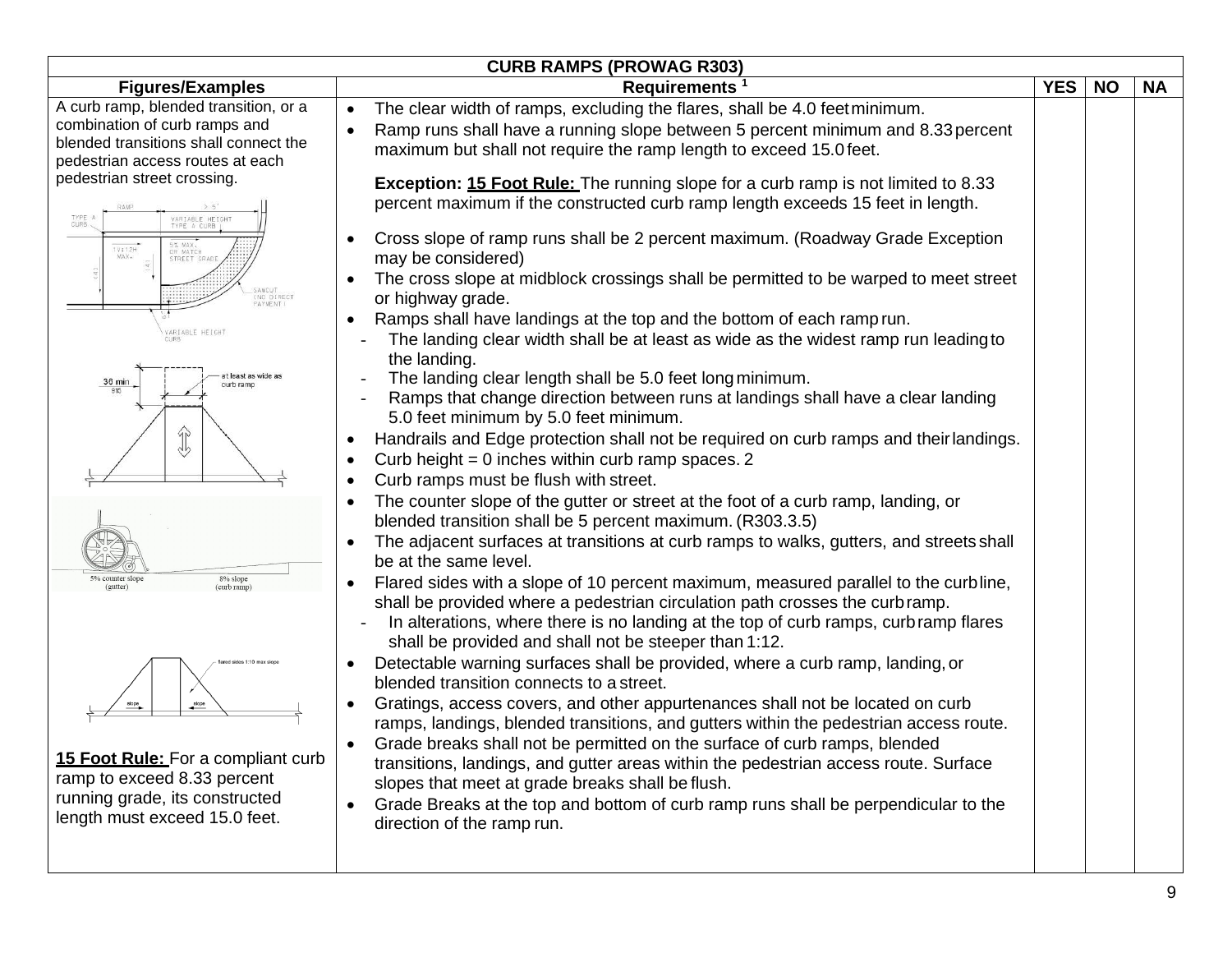| <b>Figures/Examples</b>                                                                                                                                                                                                                                                                                                                                                                                             | Requirements <sup>1</sup>                                                                                                                                                                                                                                                                                                                                                                                                                                                                                                                                                                                                                                                                                                                                                                                                                                                                                                                                                                                                                                                                                                                                                                                                                                                                                                                                                                                                                                                                                                                                                                                                                                                                                                                                                                                                                                                                                                                                                                                                                                                                                                                                    | <b>YES</b> | <b>NO</b> | <b>NA</b> |
|---------------------------------------------------------------------------------------------------------------------------------------------------------------------------------------------------------------------------------------------------------------------------------------------------------------------------------------------------------------------------------------------------------------------|--------------------------------------------------------------------------------------------------------------------------------------------------------------------------------------------------------------------------------------------------------------------------------------------------------------------------------------------------------------------------------------------------------------------------------------------------------------------------------------------------------------------------------------------------------------------------------------------------------------------------------------------------------------------------------------------------------------------------------------------------------------------------------------------------------------------------------------------------------------------------------------------------------------------------------------------------------------------------------------------------------------------------------------------------------------------------------------------------------------------------------------------------------------------------------------------------------------------------------------------------------------------------------------------------------------------------------------------------------------------------------------------------------------------------------------------------------------------------------------------------------------------------------------------------------------------------------------------------------------------------------------------------------------------------------------------------------------------------------------------------------------------------------------------------------------------------------------------------------------------------------------------------------------------------------------------------------------------------------------------------------------------------------------------------------------------------------------------------------------------------------------------------------------|------------|-----------|-----------|
| Perpendicular Ramps                                                                                                                                                                                                                                                                                                                                                                                                 | Perpendicular curb ramps shall have a running slope that cuts through or is built up<br>to the curb at right angles or meets the gutter grade break at right angles.<br>The clear width of landings, blended transitions, and curb ramps, excluding flares,<br>shall be 4.0 feet minimum.<br>The running slope shall be 5 percent minimum and 8.33 percent maximum but shall<br>not require the ramp length to exceed 15.0 feet.<br>The cross slope at intersections shall be 2 percent maximum. (Roadway Grade<br>Exception may be considered)<br>The cross slope at midblock crossings shall be permitted to be warped to meet street<br>or highway grade.                                                                                                                                                                                                                                                                                                                                                                                                                                                                                                                                                                                                                                                                                                                                                                                                                                                                                                                                                                                                                                                                                                                                                                                                                                                                                                                                                                                                                                                                                                 |            |           |           |
| $X = 4$ 'Min.<br><b>Flared Sides</b><br><b>Flared Sides in Pathway</b><br>Not in Pathway<br><b>Roadway Grade Exception:</b><br>Where curb ramps, landings and<br>blended transitions are contained<br>within a street or highway right-of-<br>way, the grade of the pedestrian<br>access route is permitted to be<br>modified to equal the general grade<br>established for the adjacent street or<br>highway.<br>₩ | <b>Roadway Grade Exception:</b> The grade of pedestrian access routes within<br>sidewalks is permitted to equal the general grade established for the adjacent street<br>or highway. The cross slope of curb ramps, blended transitions, landings, and turning<br>spaces at pedestrian street crossings without yield or stop control where vehicles can<br>proceed through the intersection without slowing or stopping, and at midblock<br>pedestrian street crossings are permitted to equal the street or highway grade.<br>A landing 4.0 feet minimum by 4.0 feet minimum shall be provided at the top of the<br>curb ramp and shall be permitted to overlap other landings and clear space.<br>Flared sides with a slope of 10 percent maximum, measured parallel to the curbline,<br>shall be provided where a pedestrian circulation path crosses the curb ramp.<br>If the flared sides are not in the pathway (grass next to ramp), then there is no<br>maximum slope and can be vertical curbs. (See adjacent figure for further<br>explanation.)<br>Detectable warning surfaces shall be provided, where a curb ramp, landing, or<br>blended transition connects to a street.<br>Gratings, access covers, and other appurtenances shall not be located on curb<br>ramps, landings, blended transitions, and gutters within the pedestrian access route.<br>Grade breaks at the top and bottom of perpendicular curb ramps shall be<br>$\bullet$<br>perpendicular to the direction of ramp run. At least one end of the bottom grade break<br>shall be at the back of curb.<br>Grade breaks shall not be permitted on the surface of curb ramps, blended<br>transitions, landings, and gutter areas within the pedestrian access route. Surface<br>slopes that meet at grade breaks shall be flush.<br>Where both ends of the bottom grade break are 5.0 feet or less from the back of curb,<br>the detectable warning shall be located on the ramp surface at the bottom grade<br>break. Where either end of the bottom grade break is more than 5.0 feet from the<br>back of curb, the detectable warning shall be located on the lower landing. |            |           |           |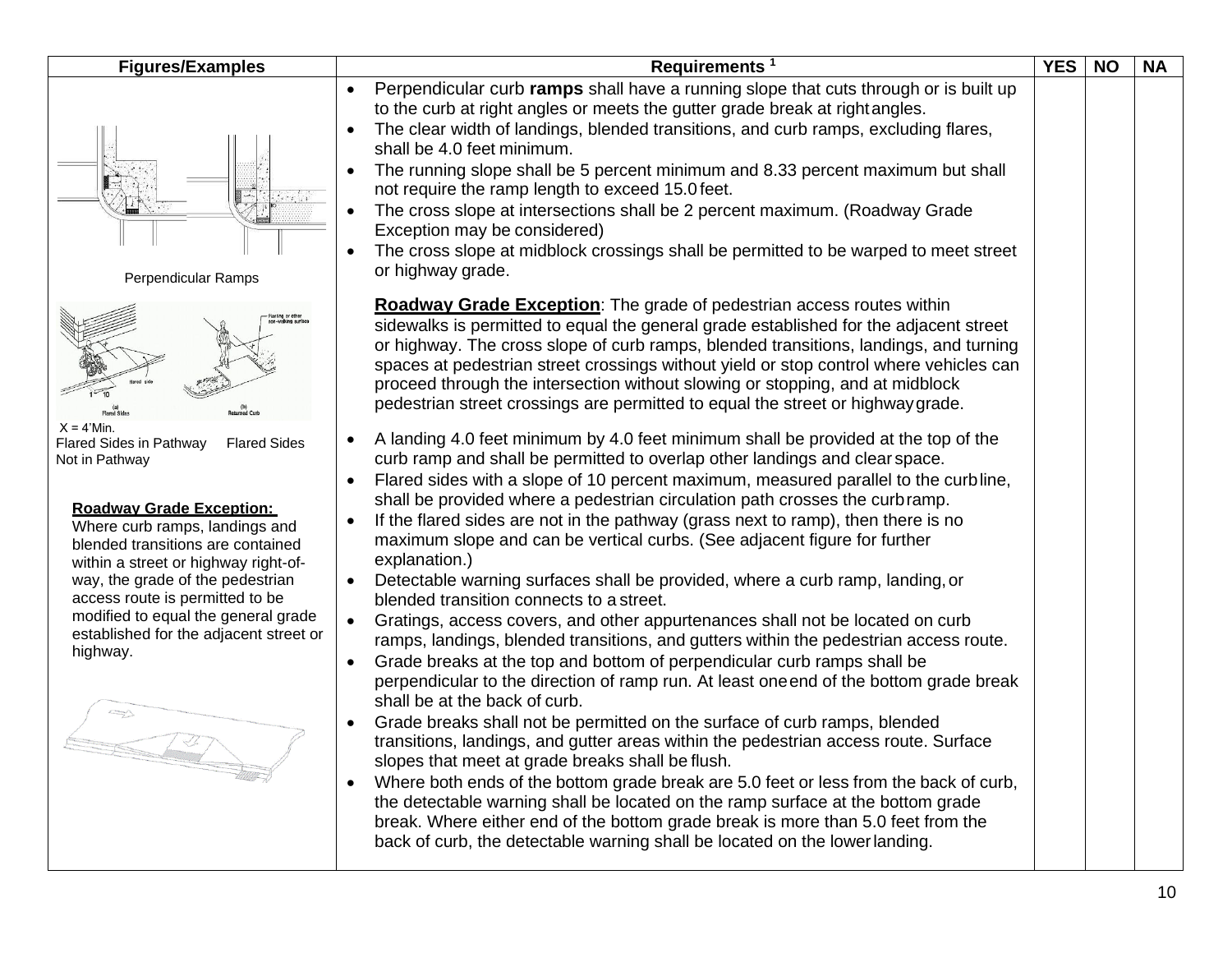| <b>Figures/Examples</b>                                                                                                                                                                                          | Requirements <sup>1</sup>                                                                                                                                                                                                                                                                                                                                                                                                                                                                                                                                                                                                                                                                                                                                                                                                                                                                                                                                                                                                                                                                                                                                                                                                                                                                                                                                                                                                                                                                                                                                                                                                                                                                                                                                                                                                                                               | <b>YES</b> | <b>NO</b> | <b>NA</b> |
|------------------------------------------------------------------------------------------------------------------------------------------------------------------------------------------------------------------|-------------------------------------------------------------------------------------------------------------------------------------------------------------------------------------------------------------------------------------------------------------------------------------------------------------------------------------------------------------------------------------------------------------------------------------------------------------------------------------------------------------------------------------------------------------------------------------------------------------------------------------------------------------------------------------------------------------------------------------------------------------------------------------------------------------------------------------------------------------------------------------------------------------------------------------------------------------------------------------------------------------------------------------------------------------------------------------------------------------------------------------------------------------------------------------------------------------------------------------------------------------------------------------------------------------------------------------------------------------------------------------------------------------------------------------------------------------------------------------------------------------------------------------------------------------------------------------------------------------------------------------------------------------------------------------------------------------------------------------------------------------------------------------------------------------------------------------------------------------------------|------------|-----------|-----------|
| Curb Ramps and landings that are<br>contained within a street or highway<br>border may use the Roadway Grade<br>Exception for slopes or cross slopes in<br>the direction of the roadway travel<br>being matched. | <b>Parallel curb ramps</b> shall have a running slope that is in-line with the direction of<br>sidewalk travel.<br>The clear width of landings, blended transitions, and curb ramps, excluding flares,<br>shall be 4.0 feet minimum.<br>The running slope shall be 5 percent minimum and 8.33 percent maximum but shall<br>not require the ramp length to exceed 15.0 feet.<br>The cross slope shall be 2 percent maximum. (Roadway Grade Exception may be<br>considered)<br><b>Roadway Grade Exception:</b> The grade of pedestrian access routes within<br>sidewalks is permitted to equal the general grade established for the adjacent street<br>or highway. The cross slope of curb ramps, blended transitions, landings, and turning<br>spaces at pedestrian street crossings without yield or stop control where vehicles can<br>proceed through the intersection without slowing or stopping, and at midblock<br>pedestrian street crossings are permitted to equal the street or highway grade.<br>A landing 4.0 feet minimum by 4.0 feet minimum shall be provided at the bottom of<br>the ramp run and shall be permitted to overlap other landings and clear floor or<br>ground space.<br>Where a parallel curb ramp does not occupy the entire width of a sidewalk, drop-offs<br>at diverging segments shall be protected.<br>Detectable warning surfaces shall be provided, where a curb ramp, landing, or<br>blended transition connects to a street.<br>Gratings, access covers, and other appurtenances shall not be located on curb<br>ramps, landings, blended transitions, and gutters within the pedestrian access route.<br>Grade breaks shall not be permitted on the surface of curb ramps, blended<br>transitions, landings, and gutter areas within the pedestrian access route. Surface<br>slopes that meet at grade breaks shall be flush. |            |           |           |
|                                                                                                                                                                                                                  | Blended Transitions shall have a running slope of 5 percent maximum and cross<br>$\bullet$<br>slope shall be 2 percent maximum.<br>The clear width blended transitions, excluding flares, shall be 4.0 feet minimum.<br>Detectable warning surfaces shall be provided where a blended transition connects to<br>a street.<br>Gratings, access covers, and other appurtenances shall not be located on blended<br>transitions within the pedestrian access route.<br>Grade breaks at the top and bottom of perpendicular curb ramps shall be<br>perpendicular to the direction of ramp run. At least one end of the bottom grade break<br>shall be at the back of curb. Grade breaks shall not be permitted on the surface of<br>blended transitions and gutter areas within the pedestrian access route. Surface<br>slopes that meet at grade breaks shall be flush.                                                                                                                                                                                                                                                                                                                                                                                                                                                                                                                                                                                                                                                                                                                                                                                                                                                                                                                                                                                                    |            |           |           |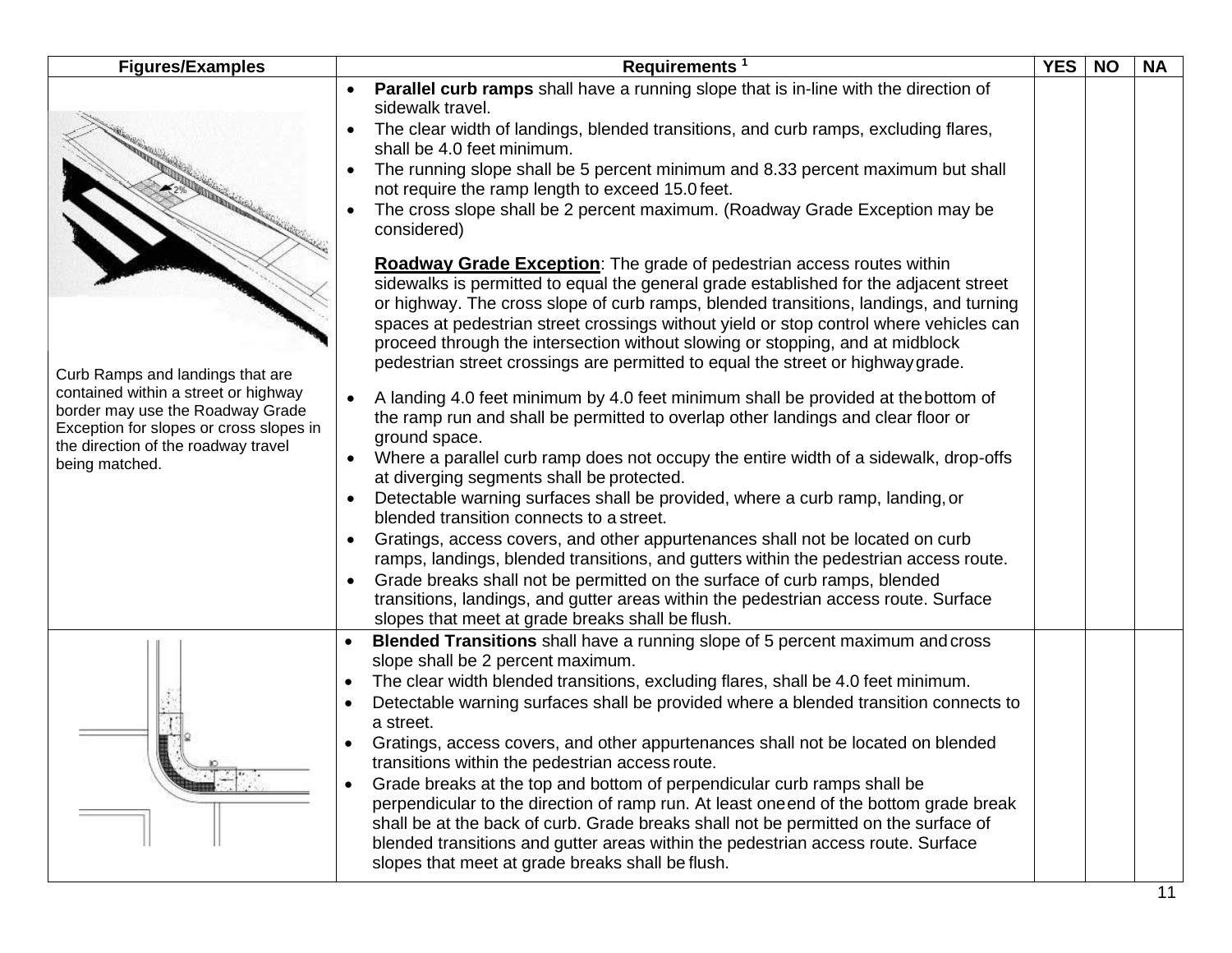| <b>Figures/Examples</b> | Requirements <sup>1</sup>                                                                                                                                                                                                                                                                                                                                                                                                                                                                                                                                                                                                                                                                                                                                                                                      | <b>YES</b> | <b>NO</b> | <b>NA</b> |
|-------------------------|----------------------------------------------------------------------------------------------------------------------------------------------------------------------------------------------------------------------------------------------------------------------------------------------------------------------------------------------------------------------------------------------------------------------------------------------------------------------------------------------------------------------------------------------------------------------------------------------------------------------------------------------------------------------------------------------------------------------------------------------------------------------------------------------------------------|------------|-----------|-----------|
|                         | Diagonal Curb Ramps or corner type curb ramps are no longer preferred design<br>types. A design that provides individual ramps for each crossing direction is<br>recommended by the US Access Board.<br>Diagonal Curb Ramps or corner type curb ramps with returned curbs or other well-<br>defined edges shall have the edges parallel to the direction of pedestrian flow.<br>The bottom of diagonal curb ramps shall have a clear space 48 inches minimum<br>outside active traffic lanes of the roadway.<br>Diagonal curb ramps provided at marked crossings shall provide the 48 inches<br>minimum clear space within the markings.<br>Diagonal curb ramps with flared sides shall have a segment of curb 24 inches long<br>minimum located on each side of the curb ramp and within the marked crossing. |            |           |           |
| 24 mir<br>48 min        | <b>Roadway Grade Exception:</b> The grade of pedestrian access routes within<br>sidewalks is permitted to equal the general grade established for the adjacent street<br>or highway. The cross slope of curb ramps, blended transitions, landings, and turning<br>spaces at pedestrian street crossings without yield or stop control where vehicles can<br>proceed through the intersection without slowing or stopping, and at midblock<br>pedestrian street crossings are permitted to equal the street or highway grade.                                                                                                                                                                                                                                                                                   |            |           |           |
|                         | Detectable warning surfaces shall be provided, where a curb ramp, landing, or<br>$\bullet$<br>blended transition connects to a street.<br>Gratings, access covers, and other appurtenances shall not be located on curb<br>ramps, landings, blended transitions, and gutters within the pedestrian access route.<br>Grade breaks shall not be permitted on the surface of curb ramps, blended<br>transitions, landings, and gutter areas within the pedestrian access route. Surface<br>slopes that meet at grade breaks shall be flush.<br>Running and cross slope at midblock crossings shall be permitted to be warped to<br>meet street or highway grade.                                                                                                                                                  |            |           |           |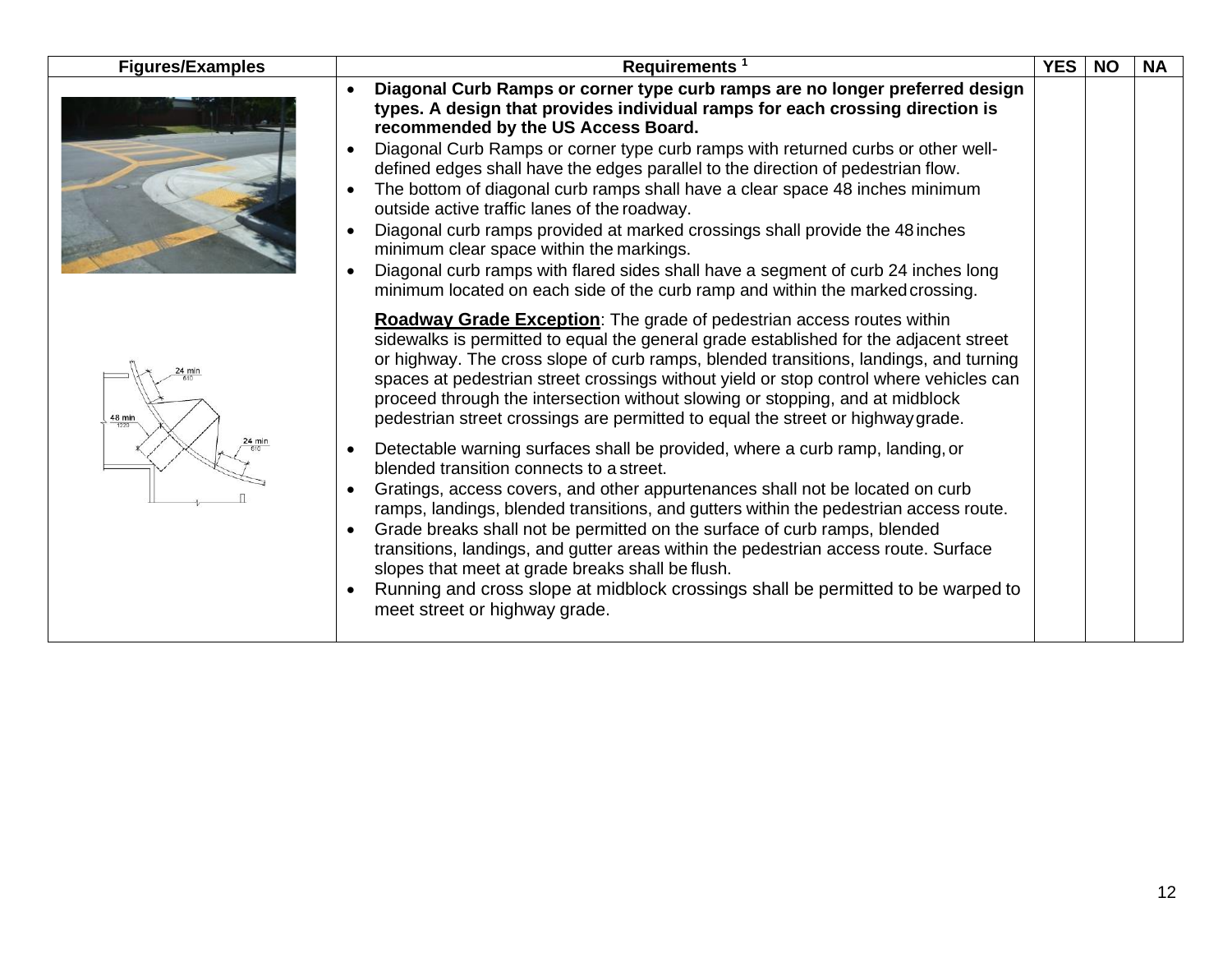| <b>DETECTABLE WARNINGS DEVICES (TRUNCATED DOMES) (PROWAG R304)</b>                                                                                                                                                                                                                                                                 |                                                                                                                                                                                                                                                                                                                                                                                                                                                                                                                                                                                                                                                                                                                                                                                                                                                                                                                                                                                                                                                                                                                                                                                                                                                                                                                                                                                                                                                                                                                                                                                                                                                                                                                                                                                                                                                                                                                                                                                                                                                                                                                                                                                                                                                                                                                                                                                                                                                                                                                                                                                                                                                                                                                                                                                                                                                                                    |            |           |           |  |
|------------------------------------------------------------------------------------------------------------------------------------------------------------------------------------------------------------------------------------------------------------------------------------------------------------------------------------|------------------------------------------------------------------------------------------------------------------------------------------------------------------------------------------------------------------------------------------------------------------------------------------------------------------------------------------------------------------------------------------------------------------------------------------------------------------------------------------------------------------------------------------------------------------------------------------------------------------------------------------------------------------------------------------------------------------------------------------------------------------------------------------------------------------------------------------------------------------------------------------------------------------------------------------------------------------------------------------------------------------------------------------------------------------------------------------------------------------------------------------------------------------------------------------------------------------------------------------------------------------------------------------------------------------------------------------------------------------------------------------------------------------------------------------------------------------------------------------------------------------------------------------------------------------------------------------------------------------------------------------------------------------------------------------------------------------------------------------------------------------------------------------------------------------------------------------------------------------------------------------------------------------------------------------------------------------------------------------------------------------------------------------------------------------------------------------------------------------------------------------------------------------------------------------------------------------------------------------------------------------------------------------------------------------------------------------------------------------------------------------------------------------------------------------------------------------------------------------------------------------------------------------------------------------------------------------------------------------------------------------------------------------------------------------------------------------------------------------------------------------------------------------------------------------------------------------------------------------------------------|------------|-----------|-----------|--|
| <b>Figures/Examples</b>                                                                                                                                                                                                                                                                                                            | Requirements <sup>1</sup>                                                                                                                                                                                                                                                                                                                                                                                                                                                                                                                                                                                                                                                                                                                                                                                                                                                                                                                                                                                                                                                                                                                                                                                                                                                                                                                                                                                                                                                                                                                                                                                                                                                                                                                                                                                                                                                                                                                                                                                                                                                                                                                                                                                                                                                                                                                                                                                                                                                                                                                                                                                                                                                                                                                                                                                                                                                          | <b>YES</b> | <b>NO</b> | <b>NA</b> |  |
| A surface feature of truncated dome<br>material built in or applied to the<br>walking surface to advise of an<br>upcoming change from pedestrian to<br>vehicular way.<br>RAMP<br>VARIABLE<br><b>HEIGHT</b><br>TYPE A CURB,<br>1V:12H<br>MAX.<br>SAWCU<br>NO DIRECT<br>PAYMENT)<br>VARIABLE HEIGHT<br><b>CURB</b><br>VARIABLE HEIGH | Detectable warnings shall consist of a surface of truncated domes aligned in a square<br>or radial grid pattern complying with 2010 ADA Standards. Detectable warning<br>surfaces shall contrast visually with adjacent gutter, street or highway, or walkway<br>surfaces, either light-on-dark or dark-on-light.<br>Detectable warning surfaces shall extend 24 inches minimum in the direction of travel<br>and the full width of the curb ramp (exclusive of flares), the landing, or the blended<br>transition. Detectable warning surfaces are required where curb ramps, blended<br>transitions, or landings provide a flush pedestrian connection to the street.<br>Sidewalk crossings of residential driveways should not generally be provided with<br>detectable warnings, since the pedestrian right-of-way continues across most<br>driveway aprons and overuse of detectable warning surfaces should be avoided in the<br>interests of message clarity. However, where commercial driveways are provided with<br>traffic control devices or otherwise are permitted to operate like public streets,<br>detectable warnings should be provided at the junction between the pedestrian route<br>and the street.<br>Perpendicular Curb Ramps: Where both ends of the bottom grade break are 5 feet or<br>less from the back of curb, the detectable warning shall be located on the ramp<br>surface at the bottom grade break. Where either end of the bottom grade break is<br>more than 5 feet from the back of curb, the detectable warning shall be located on the<br>lower landing.<br>Landings and Blended Transitions: The detectable warning shall be located on the<br>landing or blended transition at the back of curb.<br>Rail Crossings: The detectable warning surface shall be located so that the edge<br>nearest the rail crossing is 6 feet minimum and 15 feet maximum from the centerline<br>of the nearest rail. The rows of truncated domes in a detectable warning surface shall<br>be aligned to be parallel with the direction of wheelchair travel.<br>Detectable warnings at cut-through islands shall be located at the curb line in-line with<br>the face of curb and shall be separated by a 2.0 foot minimum length of walkway<br>without detectable warnings. Where the island has no curb, the detectable warning<br>shall be located at the edge of roadway.<br>Exception, when detectable warnings are required by a manufacturer's installation<br>specifications to be embedded into concrete with a surrounding edge, domes may be<br>installed at less than the required full width. Under this exception, the detectable<br>warning surface shall never be more than 2 inches from the edge of the curb ramp,<br>the landing, or the blended transition. <sup>2</sup><br>Detectable warnings shall not be stamped into concrete. |            |           |           |  |
|                                                                                                                                                                                                                                                                                                                                    |                                                                                                                                                                                                                                                                                                                                                                                                                                                                                                                                                                                                                                                                                                                                                                                                                                                                                                                                                                                                                                                                                                                                                                                                                                                                                                                                                                                                                                                                                                                                                                                                                                                                                                                                                                                                                                                                                                                                                                                                                                                                                                                                                                                                                                                                                                                                                                                                                                                                                                                                                                                                                                                                                                                                                                                                                                                                                    |            |           |           |  |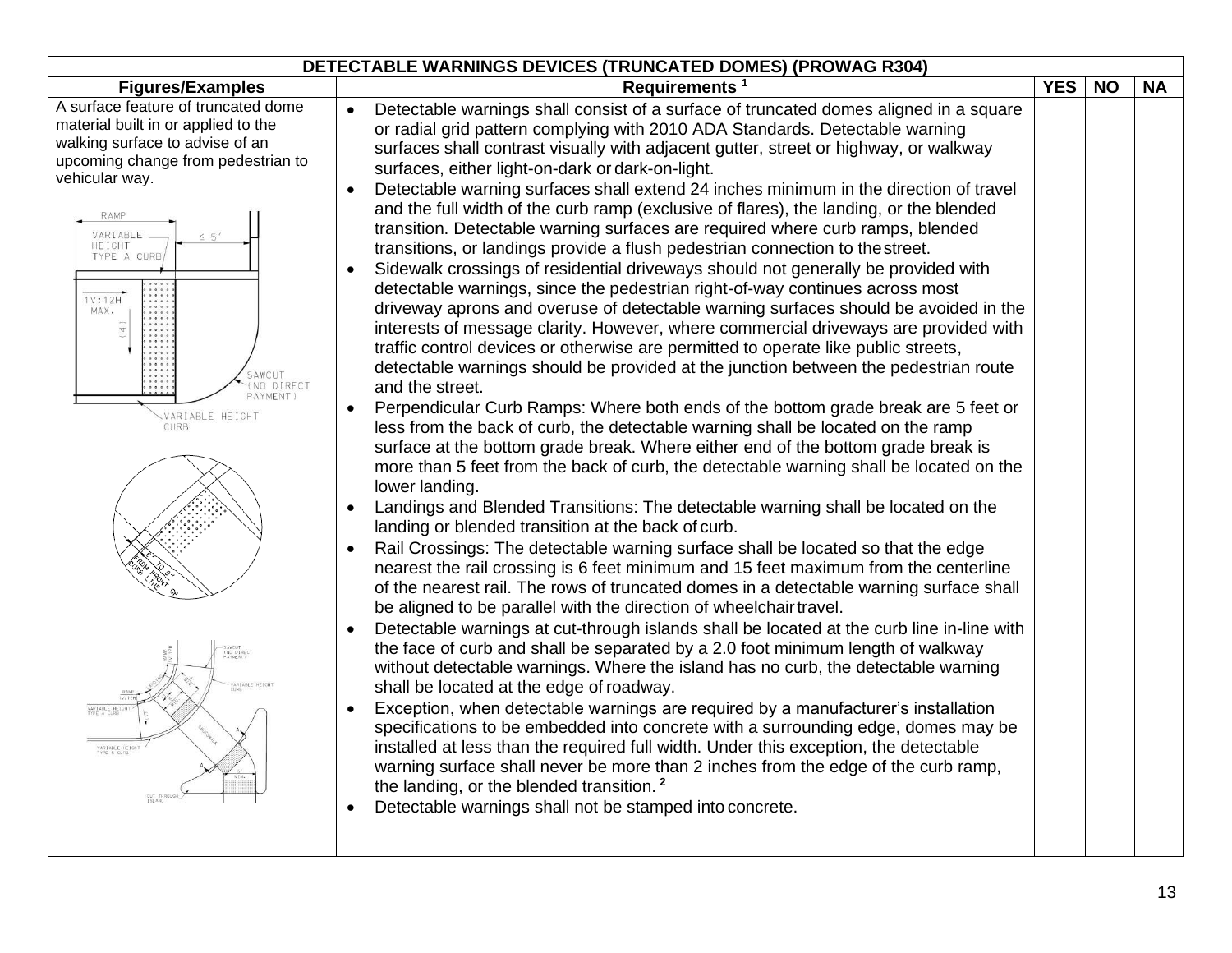| <b>ISLANDS AND MEDIANS (PROWAG R305.4)</b>                 |                                                                                                                                                                                                                                                                                                                                                                                                                                                                                                                                                                                                                                                                                                                                                                                                                                                                                                                                                |            |           |           |  |  |
|------------------------------------------------------------|------------------------------------------------------------------------------------------------------------------------------------------------------------------------------------------------------------------------------------------------------------------------------------------------------------------------------------------------------------------------------------------------------------------------------------------------------------------------------------------------------------------------------------------------------------------------------------------------------------------------------------------------------------------------------------------------------------------------------------------------------------------------------------------------------------------------------------------------------------------------------------------------------------------------------------------------|------------|-----------|-----------|--|--|
| <b>Figures/Examples</b>                                    | Requirements <sup>1</sup>                                                                                                                                                                                                                                                                                                                                                                                                                                                                                                                                                                                                                                                                                                                                                                                                                                                                                                                      | <b>YES</b> | <b>NO</b> | <b>NA</b> |  |  |
|                                                            | Medians and pedestrian refuge islands in crosswalks shall contain a pedestrian<br>$\bullet$<br>access route, including passing space and connecting to each crosswalk.<br>Raised islands in crossings shall be cut through level with the street or have curb<br>ramps and required landings at both sides.<br>All median island passage spaces shall provide a clear width of 5 feet minimum. <sup>2</sup><br>$\bullet$<br>Medians and pedestrian refuge islands shall be 6.0 feet minimum in length in the<br>direction of pedestrian travel.                                                                                                                                                                                                                                                                                                                                                                                                |            |           |           |  |  |
| (b)<br>curb ramp at island<br>(a)<br>cut through at island | <b>Roadway Grade Exception:</b> The grade of pedestrian access routes within<br>sidewalks is permitted to equal the general grade established for the adjacent street<br>or highway. The cross slope of curb ramps, blended transitions, landings, and turning<br>spaces at pedestrian street crossings without yield or stop control where vehicles can<br>proceed through the intersection without slowing or stopping, and at midblock<br>pedestrian street crossings are permitted to equal the street or highway grade.                                                                                                                                                                                                                                                                                                                                                                                                                   |            |           |           |  |  |
|                                                            | Each curb ramp shall have a level area 48 inches long minimum by 36 inches wide<br>$\bullet$<br>minimum at the top of the curb ramp in the part of the island intersected by the<br>crossings.<br>Each 48 inch minimum by 36 inch minimum area shall be oriented so that the 48 inch<br>$\bullet$<br>minimum length is in the direction of the running slope of the curb ramp it serves. The<br>48 inch minimum by 36 inch minimum areas and the accessible route shall be<br>permitted to overlap.                                                                                                                                                                                                                                                                                                                                                                                                                                            |            |           |           |  |  |
| EARCHINE H<br>TYPE 1 CUP                                   | Detectable warning surfaces shall be provided, where a curb ramp, landing, or<br>blended transition connects to a street. Medians and pedestrian refuge islands shall<br>have detectable warnings at curb ramps and blended transitions.<br>Detectable warnings at cut-through islands shall be located at the curb line in-line with<br>$\bullet$<br>the face of curb and shall be separated by a 2.0 foot minimum length of walkway<br>without detectable warnings. Where the island has no curb, the detectable warning<br>shall be located at the edge of roadway.<br>Gratings, access covers, and other appurtenances shall not be located on curb<br>$\bullet$<br>ramps, landings, blended transitions, and gutters within the pedestrian access route.<br>Grade breaks shall not be permitted on the surface of curb ramps, blended<br>$\bullet$<br>transitions, landings, and gutter areas within the pedestrian access route. Surface |            |           |           |  |  |
|                                                            | slopes that meet at grade breaks shall be flush.                                                                                                                                                                                                                                                                                                                                                                                                                                                                                                                                                                                                                                                                                                                                                                                                                                                                                               |            |           |           |  |  |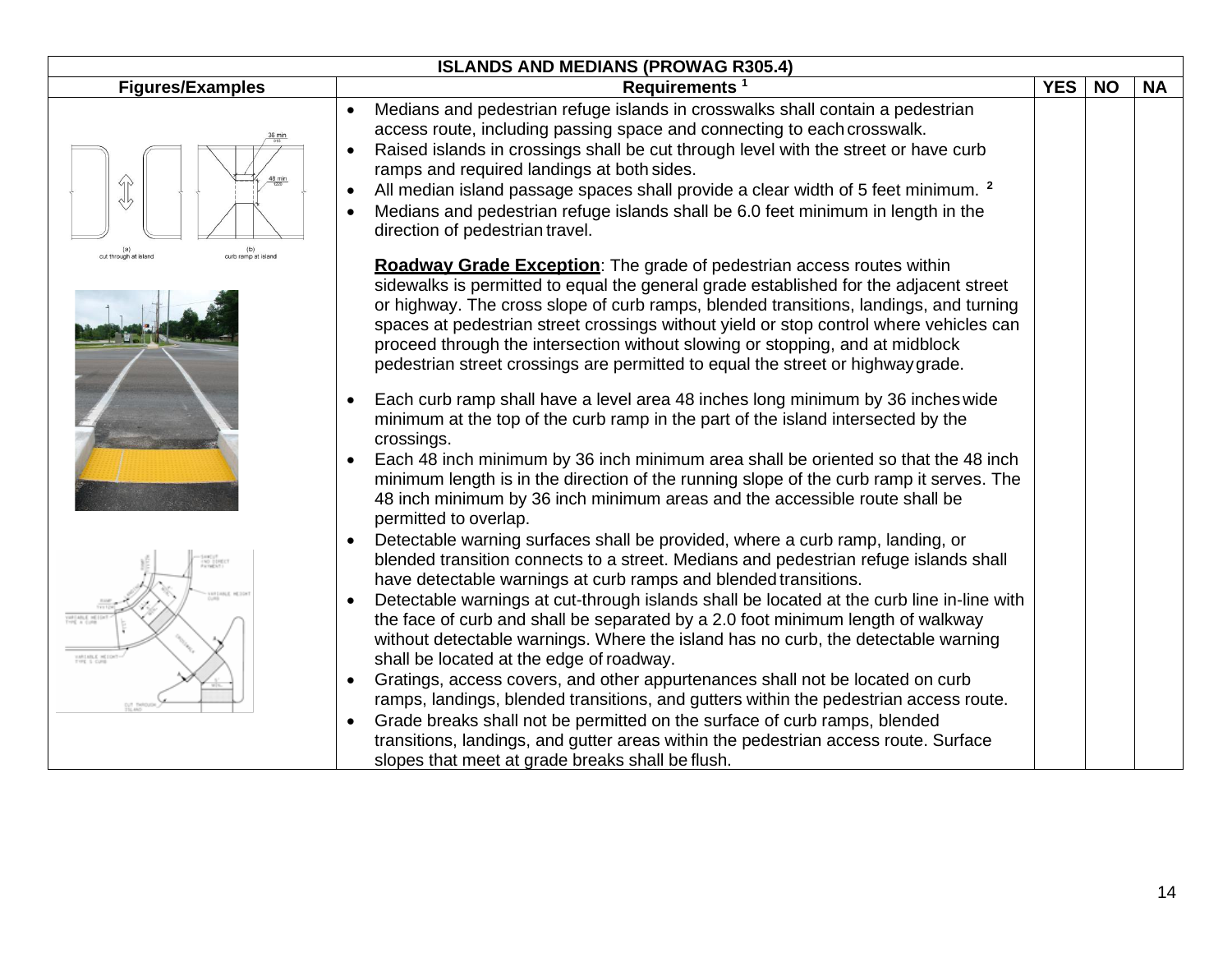| ACCESSIBLE PEDESTRIAN SIGNALS (PUSHBUTTONS) (PROWAG R306 and EPG 902.6.1 - EPG 902.6.15) |                                                                                                                                                                                                                                                                                                                                                                                                                                                                                                                                                                                                                                                                                                                                                                                                                                                                                                                                                                                                                                                                                                                                                                                                                                                                                                                                                                                                                                                                                                                                                       |     |           |           |  |  |
|------------------------------------------------------------------------------------------|-------------------------------------------------------------------------------------------------------------------------------------------------------------------------------------------------------------------------------------------------------------------------------------------------------------------------------------------------------------------------------------------------------------------------------------------------------------------------------------------------------------------------------------------------------------------------------------------------------------------------------------------------------------------------------------------------------------------------------------------------------------------------------------------------------------------------------------------------------------------------------------------------------------------------------------------------------------------------------------------------------------------------------------------------------------------------------------------------------------------------------------------------------------------------------------------------------------------------------------------------------------------------------------------------------------------------------------------------------------------------------------------------------------------------------------------------------------------------------------------------------------------------------------------------------|-----|-----------|-----------|--|--|
| <b>Figures/Examples</b>                                                                  | Requirements <sup>1</sup>                                                                                                                                                                                                                                                                                                                                                                                                                                                                                                                                                                                                                                                                                                                                                                                                                                                                                                                                                                                                                                                                                                                                                                                                                                                                                                                                                                                                                                                                                                                             | YES | <b>NO</b> | <b>NA</b> |  |  |
|                                                                                          | Each crosswalk with pedestrian signal indication shall have an accessible pedestrian<br>signal which includes audible and vibrotactile indications of the WALK interval at new<br>signalized intersections and shall be considered at existing intersections being<br>altered or are needing maintenance applications. Where a pedestrian pushbutton is<br>provided, it shall be integrated into the accessible pedestrian signal.<br>Accessible pedestrian signals shall be located so that the vibrotactile feature can be<br>contacted from the level landing serving a curb ramp, if provided, or from a clear floor<br>or ground space that is in line with the crosswalk line adjacent to the vehicle stop line.<br>Accessible pedestrian pushbuttons shall be located within a reach range<br>$\bullet$<br>complying with EPG 642.<br>A clear floor or ground space shall be provided at the pushbutton and shall connect to<br>$\bullet$<br>or overlap the pedestrian access route.                                                                                                                                                                                                                                                                                                                                                                                                                                                                                                                                                           |     |           |           |  |  |
|                                                                                          | <b>Roadway Grade Exception:</b> Clear spaces required at accessible pedestrian signals<br>and pedestrian pushbuttons and at other accessible elements are permitted to have a<br>running slope or cross slope consistent with the grade of the adjacent pedestrian<br>access route.<br>Pedestrian signals shall comply with PROWAG 2005 R306 and EPG 902.6.1 through<br>$\bullet$<br>902.6.15.<br>Pushbuttons are a minimum 2 inches across in one dimension, raised (not<br>recessed), contrast visually with the housing or mounting, and have a<br>maximum force of 3.5 pounds to activate operable parts.<br>The control face of the pushbuttons is installed parallel to the direction of<br>the crosswalk it serves.<br>The location of pushbuttons for new construction are within a longitudinal distance<br>of 5 feet maximum from the crosswalk line, and 30 inches minimum to 6 feet<br>maximum from the curb line.<br>For audible pedestrian signal devices only, pushbuttons are a minimum 10 feet<br>apart.<br>Pushbuttons are located at a height of approximately 42 inches, but no higher<br>than 48 inches from the ground and within 10 inch reach from a level paved clear<br>floor or ground space with minimum dimensions of 48 inches x 30 inches<br>positioned for a parallel approach to the pushbutton. For a forward approach<br>space (30 x 48 inches) the allowed reach range is 0 inches.<br>Where pushbuttons for the visually impaired are installed, tactile signs are to<br>be provided that meet ADA requirements. |     |           |           |  |  |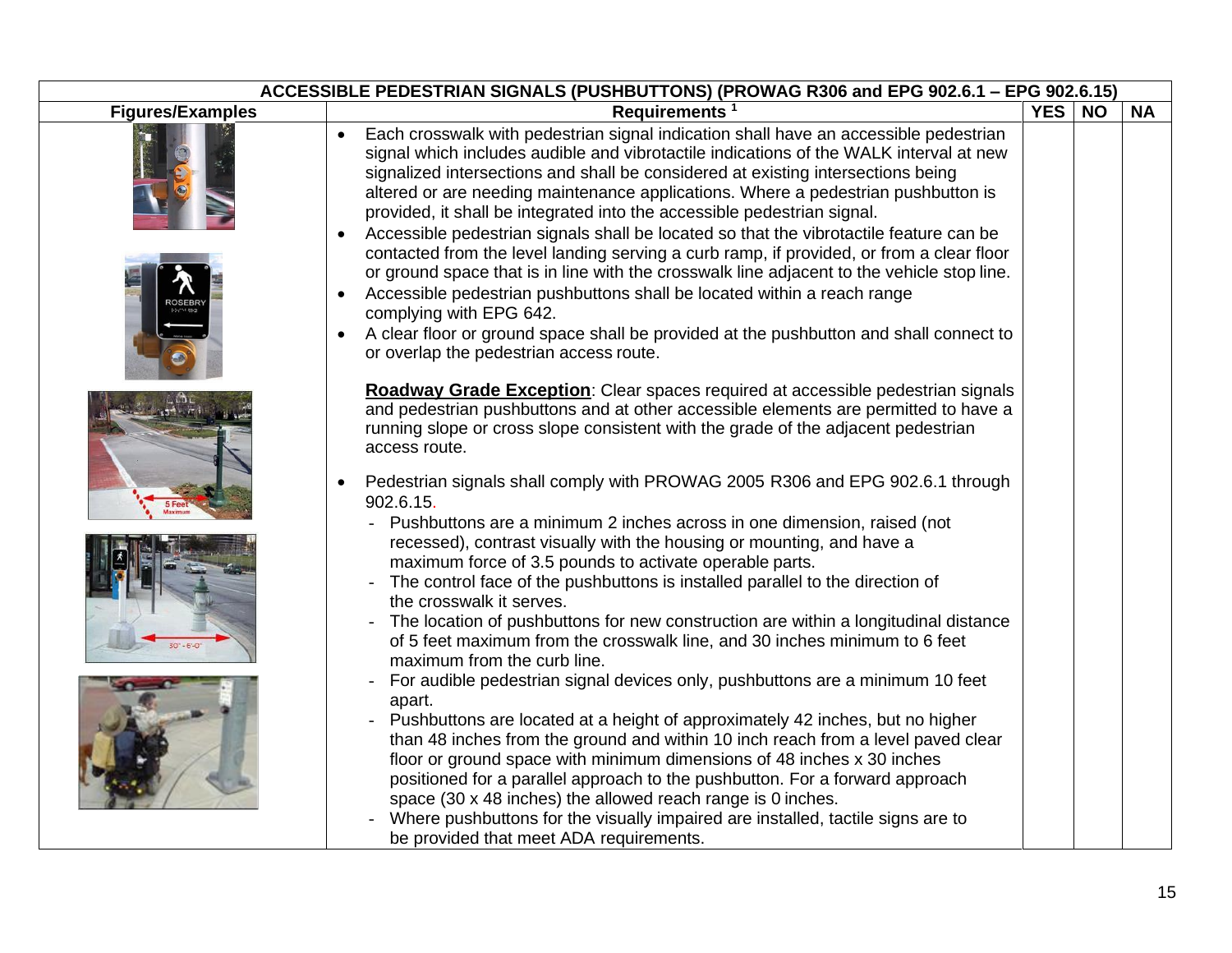|                         | PEDESTRIAN STREET CROSSINGS (PROWAG R305 and EPG 642)                                                                                                                                                                                                                           |            |           |           |
|-------------------------|---------------------------------------------------------------------------------------------------------------------------------------------------------------------------------------------------------------------------------------------------------------------------------|------------|-----------|-----------|
| <b>Figures/Examples</b> | Requirements <sup>1</sup>                                                                                                                                                                                                                                                       | <b>YES</b> | <b>NO</b> | <b>NA</b> |
|                         | Crosswalks shall contain a pedestrian access route that connects to departure and<br>arrival walkways through any median or pedestrian refuge island.<br>Marked crosswalks shall be 6 feet wide minimum.                                                                        |            |           |           |
|                         | The grade of the pedestrian access route is permitted to equal the general grade<br>established for the adjacent street or highway, except that where pedestrian access<br>routes are contained within pedestrian street crossings a maximum grade of 5 percent<br>is required. |            |           |           |
|                         | A 5 percent maximum cross slope is specified for pedestrian access routes contained<br>within pedestrian street crossings without yield or stop control.                                                                                                                        |            |           |           |
|                         | Crossings with Stop Control: The cross slope shall be 2 percent maximum.                                                                                                                                                                                                        |            |           |           |
|                         | The cross slope at midblock crossings shall be permitted to be warped to meet street<br>or highway grade.                                                                                                                                                                       |            |           |           |
|                         | The running slope shall be 5 percent maximum, measured parallel to the direction of<br>pedestrian travel in the crosswalk.                                                                                                                                                      |            |           |           |
|                         | Accessible pedestrian signals and pedestrian pushbuttons provided at pedestrian<br>crossings with pedestrian signals (See EPG 642 for applicability) shall comply with<br>EPG 902.6.8 through 902.6.15. Operable parts shall comply with EPG 902.6.9 $-$<br>902.6.15.           |            |           |           |
|                         | Crosswalk pavement marking is 6 inches wide white.                                                                                                                                                                                                                              |            |           |           |
|                         | Stop bar is at minimum 4 feet from the crosswalk.                                                                                                                                                                                                                               |            |           |           |
|                         | Curb ramps at marked crossings shall be wholly contained within the markings,<br>excluding any flared sides.                                                                                                                                                                    |            |           |           |
|                         | Gratings, access covers, and other appurtenances shall not be located on curb<br>ramps, landings, blended transitions, and gutters within the pedestrian access route.                                                                                                          |            |           |           |
|                         | Grade breaks shall not be permitted on the surface of curb ramps, blended<br>transitions, landings, and gutter areas within the pedestrian access route. Surface<br>slopes that meet at grade breaks shall be flush.                                                            |            |           |           |
|                         | Beyond the curb face, a clear space of 4.0 feet minimum by 4.0 feet minimum shall be<br>provided within the width of the crosswalk and wholly outside the parallel vehicle<br>travel lane.                                                                                      |            |           |           |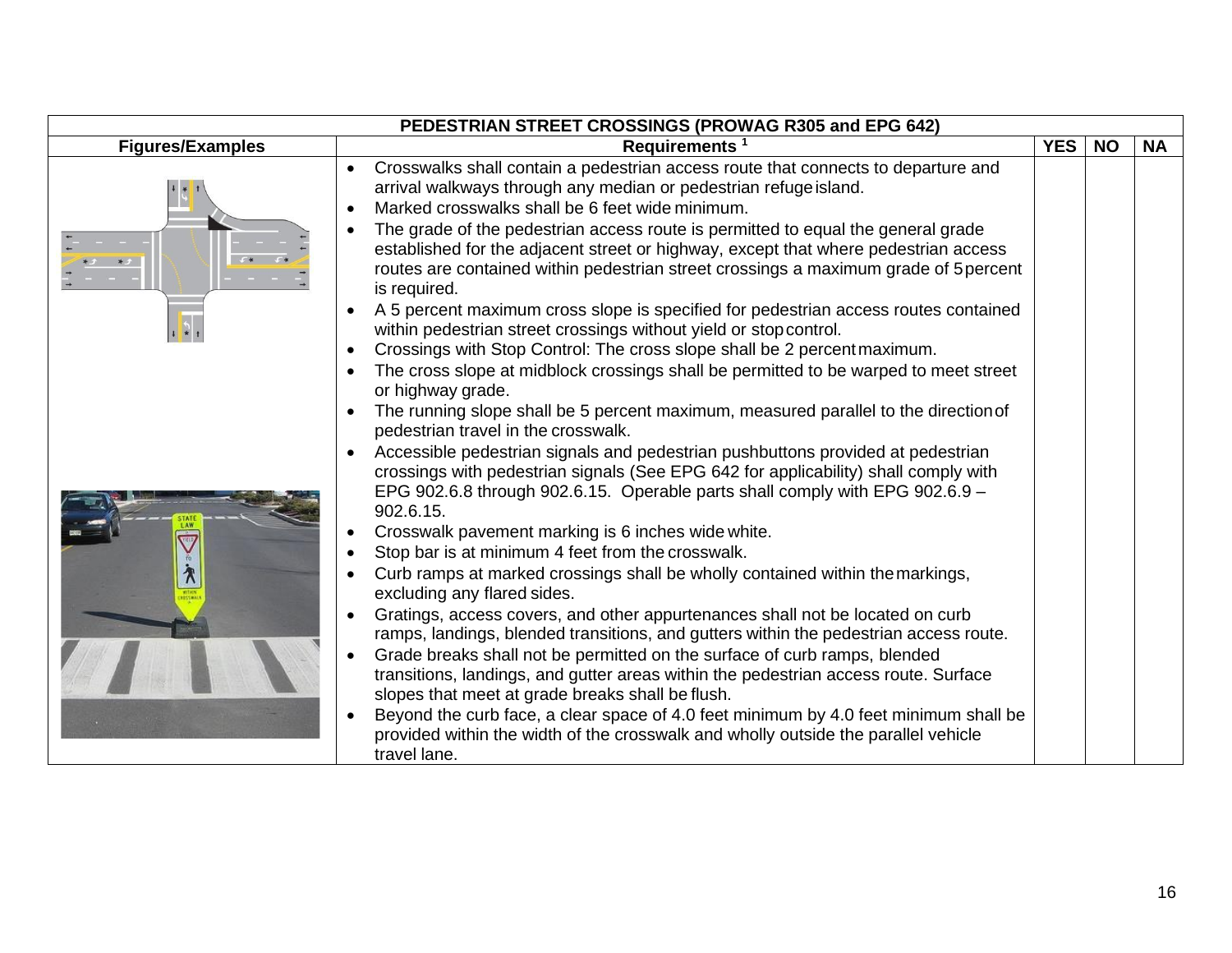| <b>ALTERNATE CIRCULATION PATH (PROWAG R302)</b> |                                                                                                                                                                                                                                                                                                                                                                                                                                                                                                                                                                                                                                                                                                                                                                                                                                                                                                                                                                                                                                                                                               |  |  |  |  |  |
|-------------------------------------------------|-----------------------------------------------------------------------------------------------------------------------------------------------------------------------------------------------------------------------------------------------------------------------------------------------------------------------------------------------------------------------------------------------------------------------------------------------------------------------------------------------------------------------------------------------------------------------------------------------------------------------------------------------------------------------------------------------------------------------------------------------------------------------------------------------------------------------------------------------------------------------------------------------------------------------------------------------------------------------------------------------------------------------------------------------------------------------------------------------|--|--|--|--|--|
| <b>Figures/Examples</b>                         | <b>Requirements</b>                                                                                                                                                                                                                                                                                                                                                                                                                                                                                                                                                                                                                                                                                                                                                                                                                                                                                                                                                                                                                                                                           |  |  |  |  |  |
|                                                 | Alternate circulation paths shall contain a pedestrian access route.<br>To the maximum extent feasible, the alternate circulation path shall be provided on<br>the same side of the street as the disrupted route.<br>Where the alternate circulation path is exposed to adjacent construction, excavation<br>drop-offs, traffic, or other hazards, it shall be protected with a pedestrian barricade or<br>channelizing device complying with MUTCD 6F-58, 6F-63, and 6F-66.<br>Pedestrian barricades and channelizing devices shall be continuous, stable, and non-<br>flexible and shall consist of a wall, fence, or enclosures specified in section 6F-58, 6F-<br>63, and 6F-66 of the MUTCD (incorporated by reference; see PROWAG 2005<br>R <sub>104.2.4</sub> ).<br>A detectable continuous bottom edge shall be provided 2 inches maximum above the<br>ground or walkway surface.<br>Devices shall provide a continuous surface or upper rail at 3.0 feet minimum above<br>the ground or walkway surface.<br>Support members shall not protrude into the alternate circulation path. |  |  |  |  |  |

| <b>BUS BOARDING AND ALIGHTING AREAS (PROWAG R410)</b> |                                                                                                                                                                                                                                                                                                                                                                                                                                                                                                                                                                                                                                                                                                                                                                                                                                                                                                                                                                    |  |  |  |  |  |  |
|-------------------------------------------------------|--------------------------------------------------------------------------------------------------------------------------------------------------------------------------------------------------------------------------------------------------------------------------------------------------------------------------------------------------------------------------------------------------------------------------------------------------------------------------------------------------------------------------------------------------------------------------------------------------------------------------------------------------------------------------------------------------------------------------------------------------------------------------------------------------------------------------------------------------------------------------------------------------------------------------------------------------------------------|--|--|--|--|--|--|
| <b>Figures/Examples</b>                               | Requirements <sup>1</sup>                                                                                                                                                                                                                                                                                                                                                                                                                                                                                                                                                                                                                                                                                                                                                                                                                                                                                                                                          |  |  |  |  |  |  |
| 1525<br>curb or vehicle<br>roadway edge<br>boarding   | Bus stop boarding and alighting areas shall have a firm, stable surface.<br>Bus stop boarding and alighting areas shall provide a clear length of 8 feet minimum,<br>measured perpendicular to the curb or vehicle roadway edge, and a clear width of 5<br>feet minimum, measured parallel to the vehicle roadway.<br>Bus stop boarding and alighting areas shall be connected to streets, sidewalks, or<br>pedestrian paths by an accessible route.<br>Parallel to the roadway, the slope of the bus stop boarding and alighting area shall be<br>the same as the roadway, to the maximum extent practicable. Perpendicular to the<br>roadway, the slope of the bus stop boarding and alighting area shall not be steeper<br>than2 percent.<br>Bus shelters shall provide a minimum 30 inch by 48 inch clear floor or ground space<br>entirely within the shelter.<br>Bus shelters shall be connected by an accessible route to a boarding and alighting<br>area. |  |  |  |  |  |  |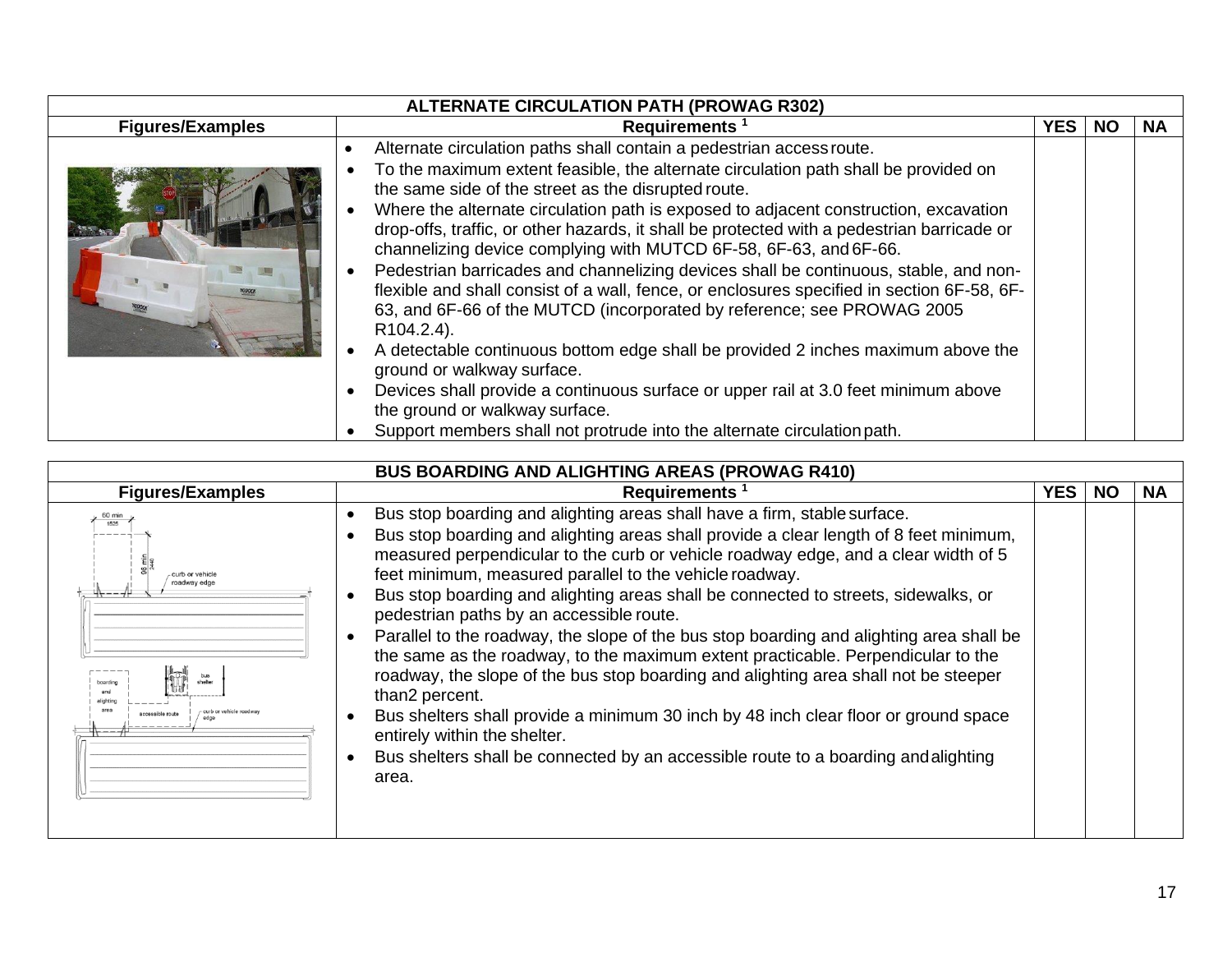**<sup>1</sup>**Any "NO" answer means that location is ADA non-compliant and needs to be corrected before final acceptance of the work, except as follows. Although exceptions listed in the above requirements may not meet MoDOT current policy standards, work that does meet the minimum ADA standards will be accepted as ADA compliant. Where it is technically infeasible to correct deficiencies as part of the current work, those locations will be labeled as non-compliant and marked "NO". These items will be added to the Transition Plan Inventory for correction at a later date. (Guidance is provided in ADA documents and in the EPG on what may be considered as technically infeasible.)

**<sup>2</sup>**A MoDOT requirement.

## **Unless otherwise noted, all notes on this form are direct ADA requirements as published in either the PROWAG dated November 23, 2005 or ADA/ABA Standards from 2010.**

All exceptions and technically infeasible locations should be discussed with the project manager and/or area engineer prior to acceptance of the work. All exceptions and technically infeasible locations will need to be thoroughly documented by the engineer, and that documentation will be attached to this form and retained as part of the final acceptance records.

All slope and grade measurements for ADA compliance will be made using a calibrated 2 foot long digital level.

## **US Access Board PROWAG**

**R202.3.1 Prohibited Reduction in Required Access.** An alteration shall not decrease or have the effect of decreasing the accessibility of a facility or an accessible connection to an adjacent building or site below the requirements for new construction in effect at the time of the alteration.

| Inspector Name:                               |       |
|-----------------------------------------------|-------|
| Inspector Signature: _                        | Date: |
|                                               |       |
| Resident Engineer or Area Engineer Signature: | Date: |
| <b>Distribution:</b>                          |       |
| $\Box$ Project Office                         |       |
| District Permit Office                        |       |